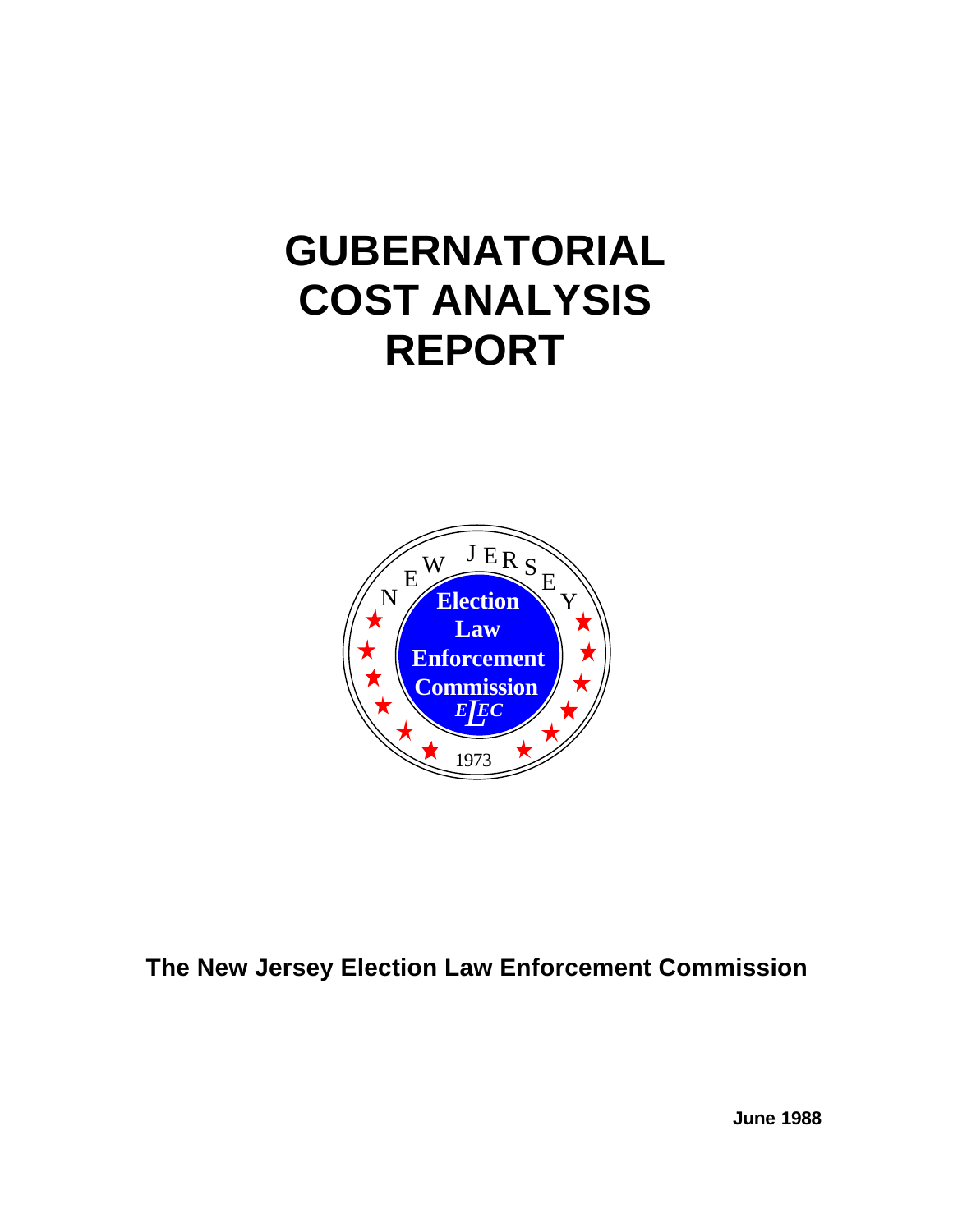

#### *State of New Jersey*

#### **ELECTION LAW ENFORCEMENT COMMISSION** FREDERICK M. HERRMANN, PH.D

STANLEY G. BEDFORD CHAIRMAN

OWEN V. MCNANY, III VICE CHAIRMAN

ANDREW C. AXTELL **COMMISSIONER** 

> DAVID LINETT **COMMISSIONER**

NATIONAL STATE BANK BLDG., 12th FLOOR 28 W. STATE STREET, CN 185 TRENTON, NEW JERSEY 08625-0185 (609) 292-8700

EXECUTIVE DIRECTOR

JEFFREY M. BRINDLE DEPUTY DIRECTOR

GREGORY E. NAGY LEGAL DIRECTOR

EDWARD J. FARRELL COUNSEL

June 1988

Dear Members of the Legislature:

As you know, the Public Financing Program has substantially enhanced the gubernatorial election process in New Jersey.

Since 1977, when New Jersey earned the distinction of being the first state in the Nation to conduct a gubernatorial election campaign partially funded with public monies, the program has enabled candidates to conduct competitive campaigns free from the corrupting influence of big money.

In this report, the Commission traces trends in gubernatorial campaign spending, analyzes the costs involved in campaigning for governor, and estimates campaign cost increases during the eight-year period beginning in 1981 and ending in 1989, the year of the next gubernatorial election.

The report's findings not only reinforce the recommendations for improving the program made in the Commission's earlier report entitled New Jersey Public Financing: 1985 Gubernatorial Elections, but also point to the inevitable conclusion that its thresholds and limits must be modified in order to insure that the program remains viable.

The Gubernatorial Public Funding Program in New Jersey is a national model and the Commission trusts that this report will help maintain that tradition.

> STANLEY G. BEDFORD Chairman

OWEN V. MCNANY, III Vice Chairman

ANDREW C. AXTELL Commissioner

DAVID LINETT Commissioner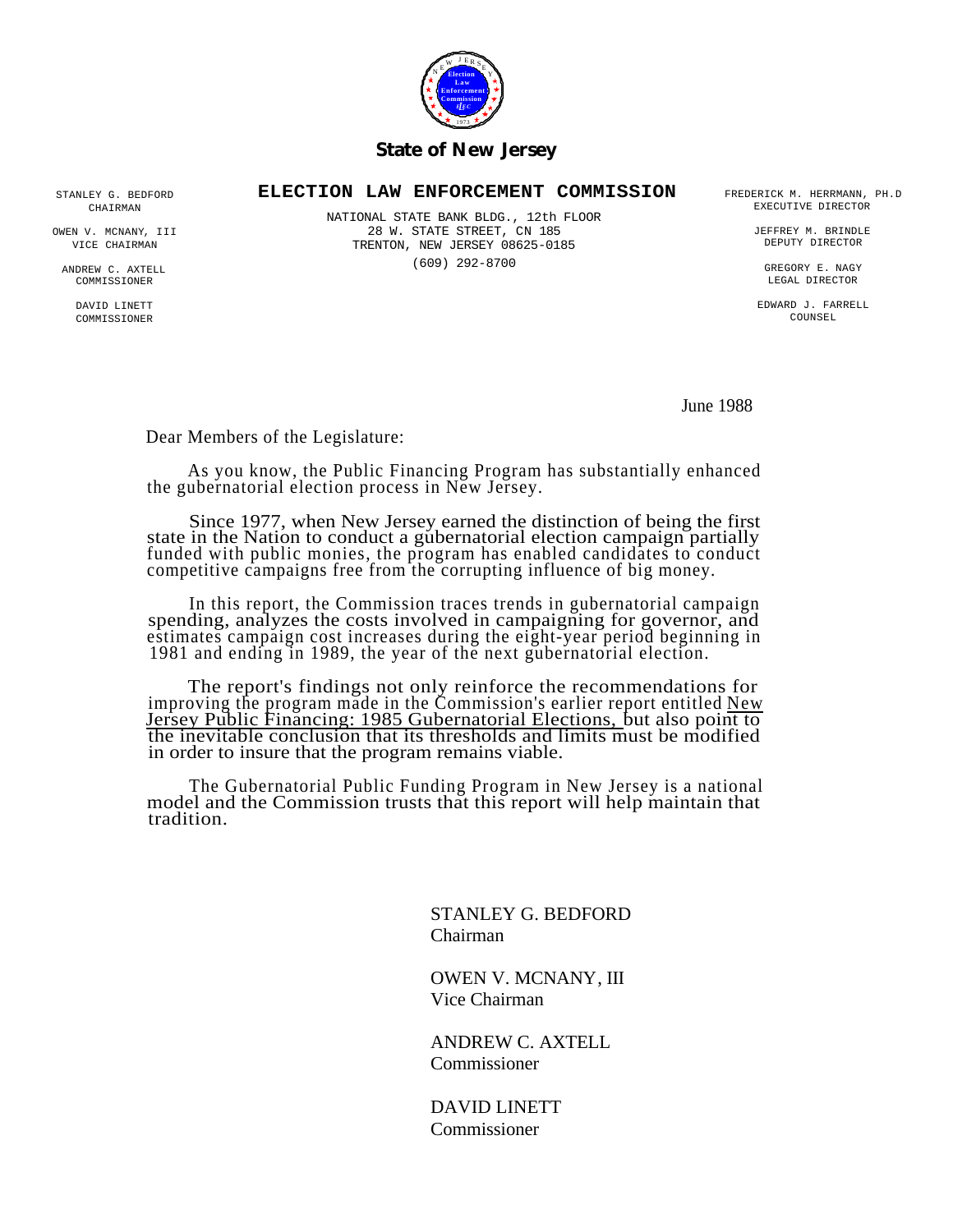### **ACKNOWLEDGMENTS**

The Commission wants to thank the numerous people who worked on this report.

Dr. Herbert E. Alexander, the Director of the Citizens' Research Foundation and a political science professor at the University of Southern California, acted as the Commission's consultant on this project. His careful and expert review of every phase of the work from its earliest planning to its final drafting has assured its value and utility. The Commission is proud to have had the guidance and help of one of the leading experts in the campaign financing field in producing this report.

The project coordinator and principal author of this analysis was Deputy Director Jeffrey M. Brindle. His hours of hard work and excellent writing skills were the backbone of this report. Executive Director Frederick M. Herrmann served as the general editor, while Legal Director Gregory E. Nagy and Director of Compliance and Information Evelyn Ford provided expert proofreading and Director of Administration Richard J. Magee contributed an essential statistical review.

Various other Commission staff members played a vital role too. A student intern, Gregory Sanders, acted as the primary research assistant. Another student intern, Virginia Wilks, and Assistant Compliance Officer Donna Saczynski also provided background information. Senior Report Examiner James Wojtowicz helped with some of the proofreading and Secretary Carol Killings skillfully and diligently typed numerous drafts.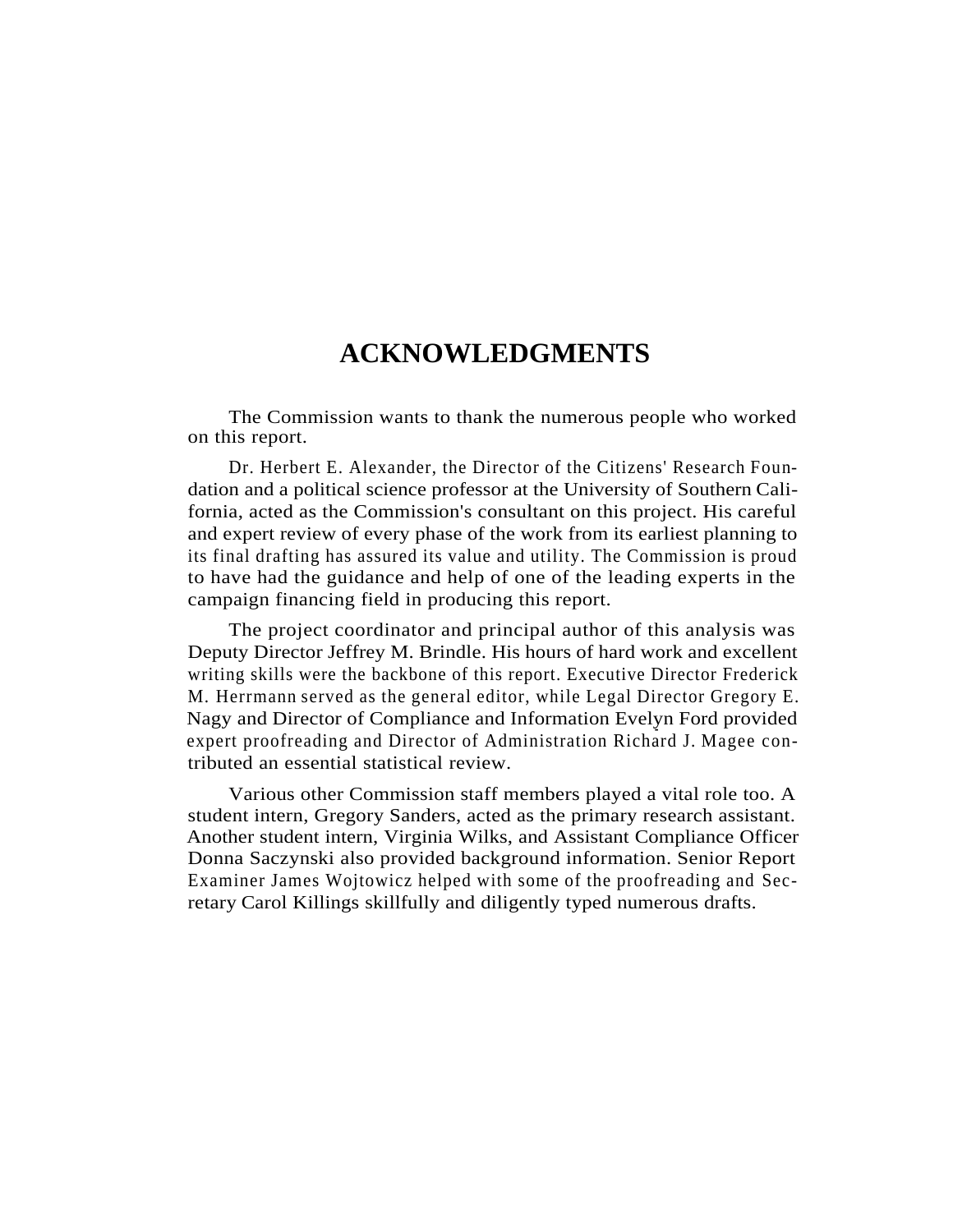# **Table of Contents**

# **Figures**

| 1. COMPARISON OF EXPENDITURES BY TYPE:                                                         |
|------------------------------------------------------------------------------------------------|
| 2. COMPARISON OF TYPE OF EXPENDITURES:                                                         |
| 3. EXPENDITURES FOR MASS MEDIA AS A PERCENTAGE<br>OF TOTAL EXPENDITURES: 1973-1985             |
|                                                                                                |
| 5. COMPARISON OF SPENDING FOR BROADCAST MEDIA:<br>1973-1985 GUBERNATORIAL GENERAL ELECTIONS  9 |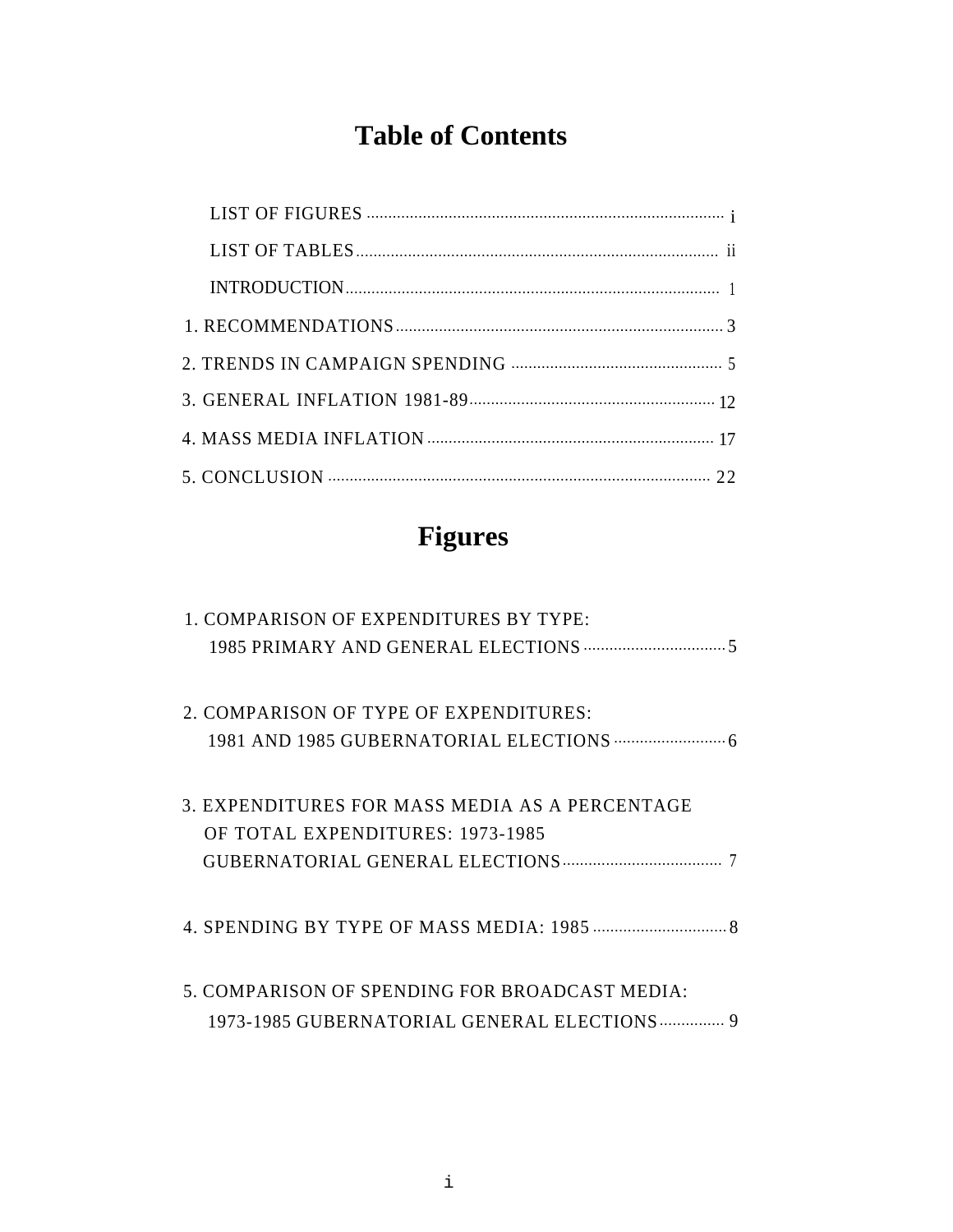# **Tables**

| 1. PRIMARY AND GENERAL ELECTION                    |
|----------------------------------------------------|
|                                                    |
| 2. MEDIA EXPENDITURES IN GUBERNATORIAL             |
|                                                    |
| 3. COMPARISON OF GOODS AND SERVICES:               |
|                                                    |
| 4. COMPARISON OF GOODS AND SERVICES:               |
|                                                    |
| 5. PRODUCER PRICE INDEX PROJECTIONS: 1988-1993  15 |
| 6. CONSUMER PRICE INDEX PROJECTIONS: 1988-1993 15  |
| 7. TELEVISION ADVERTISING COST INCREASES:          |
|                                                    |
| 8. RADIO ADVERTISING COST INCREASES:               |
|                                                    |
| 9. NEWSPAPER ADVERTISING INCREASES: 1981-1987  20  |
| 10. MASS COMMUNICATION INCREASES: 1981-1987        |
|                                                    |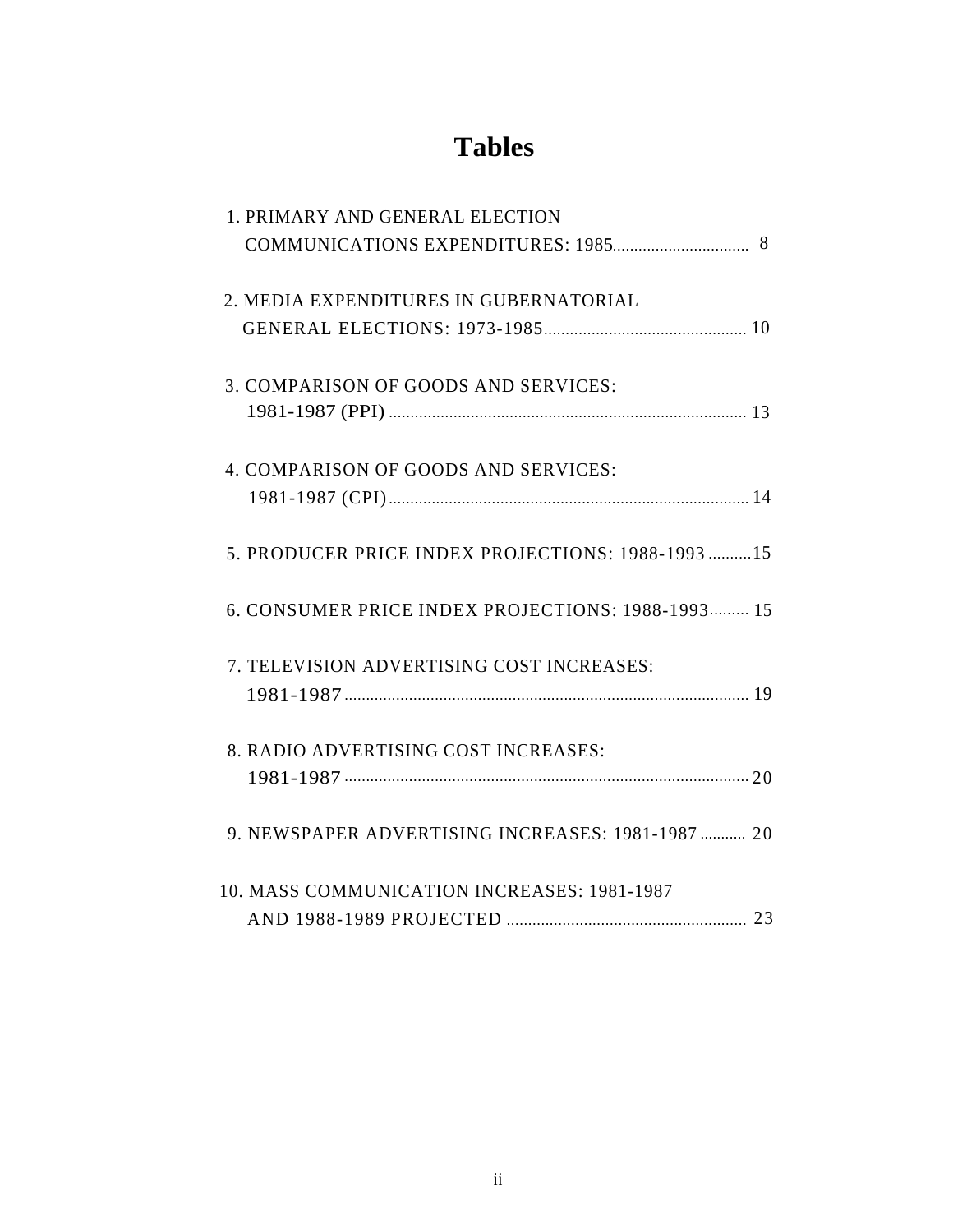### **INTRODUCTION**

New Jersey became the first state to enact a gubernatorial public funding program when it amended and supplemented ''The New Jersey Campaign Contributions and Expenditures Reporting Act'' in 1974. Amended again in 1980, following the first publicly funded gubernatorial general election in 1977, the law now contains a system of partial public funding for both the gubernatorial primary and general election campaigns.

Since its inception with the general election campaign of 1977, approximately \$17.7 million in public funds have been distributed to qualifying candidates for governor. Includ ing the general election of 1977 and the primary and general elections of 1981 and 1985, a total of 24 candidates have received funds from the program. 1

Popular support for the program has been extensive. Throughout its history, the program has been financed through the State income tax check-off provision. With an average check-off rate of almost 40 percent, New Jersey has the most extensively supported program by the public in the nation, exceeding the 21.7 percent rate of the federal checkoff program for 1986 by a wide margin.

Under the check-off program, taxpayers can choose to contribute to the ''Gubernatorial Elections Fund'' by checking off a box on their State income tax form. While not increasing a citizen's tax bill, one dollar is contributed into the fund by individuals participating in the check-off program. For married couples filing joint returns, up to two dollars can be contributed into the fund.

There can be no doubt that New Jersey's Public Financing Program has been successful. It has allowed viable candidates to run for governor and has eliminated undue influence from the gubernatorial election process. Moreover, the Election Law Enforcement Commission's (ELEC) low administrative costs, \$160,000 for the primary and \$ 100,000 for the general election in 1985, have added to the program's popularity.  $2$ 

Because of the enormous importance of the public funding program to New Jersey voters and to potential candidates for governor, the Legislature built into the gubernatorial financing statute a provision that requires the Commission to undertake, every four years, an analysis of the cost of campaigning for governor. The purpose of this analysis is to determine whether the various program limits and thresholds are sufficient for the upcoming gubernatorial contests in 1989.

Specifically, the gubernatorial public financing law requires that:

For the purpose of determining the continuing adequacy of the limits set by law upon contributions and expenditures in aid of the candidacy or in behalf of any candidate for nomination or election to the Office of Governor, the Election Law Enforcement Commission shall monitor the general level of prices, with particular reference to those directly affecting the costs of election campaigning in the State. In the year next preceding any year in which a primary election and general election for the Office of Governor are to be held, and not later than 12 months before the date of the primary election, the Commission shall report to the Legislature its recommendations, if any, for altering those limits in accordance with its finding pursuant to this section. 3

In fulfillment of this statutory requirement, the Commission has prepared this report, which contains the following: (1) recommendations for changing the program's thresholds and limits, (2) a description of trends in gubernatorial campaign spending, (3) a summary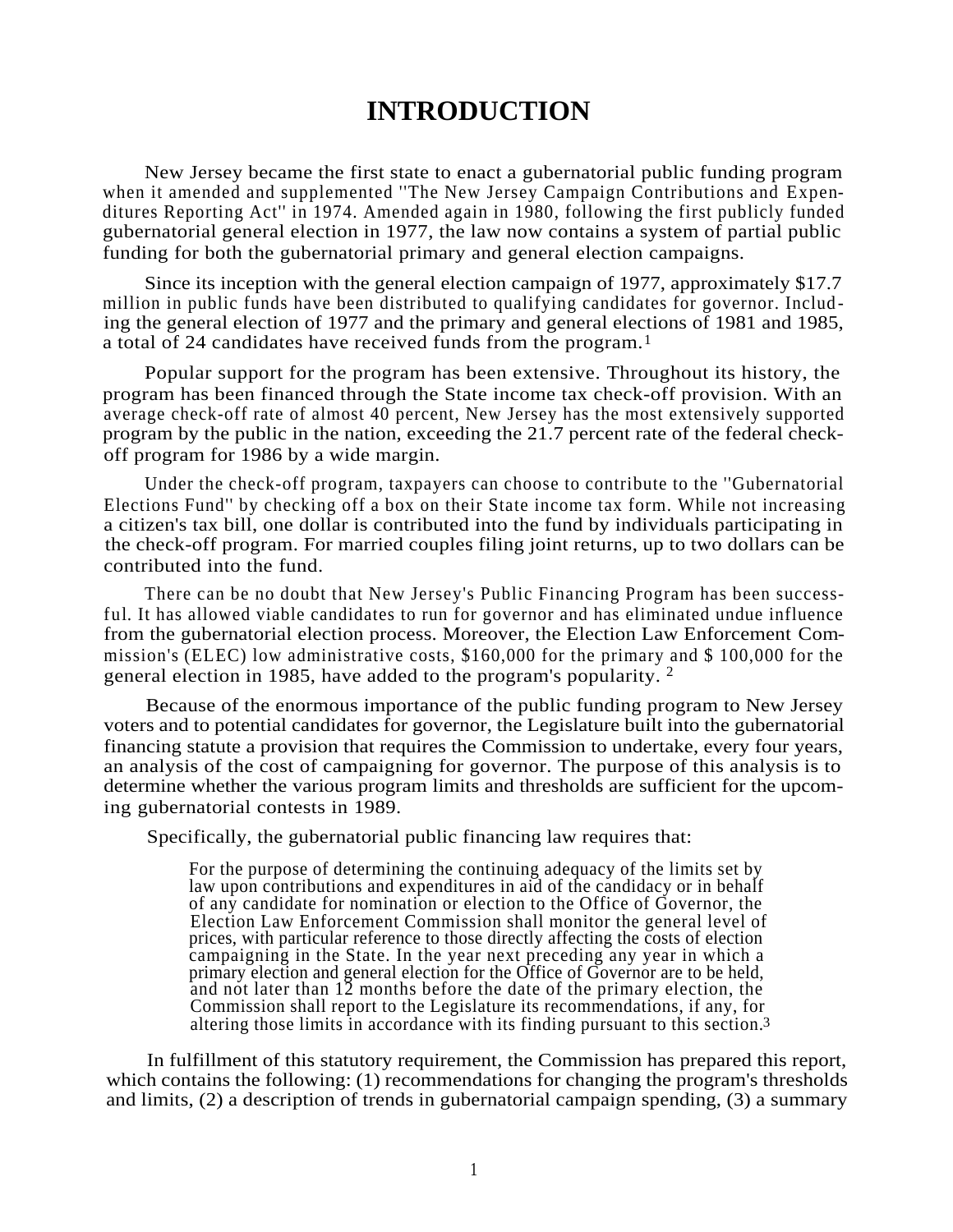of general inflationary trends, (4) a summary of media cost inflation, and (5) an estimate of the increase in campaign costs during the eight-year period beginning in 1981 and ending in 1989.

Together, the various sections of this report describe what is happening in Statewide campaigns for governor; the effects of inflation on these campaigns; and, finally, the consequences to the public financing program of a failure to modify its limits and thresholds to keep pace with inflation.

The Election Law Enforcement Commission hopes that this report will contribute to the debate on the merits of changing the program and to the eventual modification of it in a way that is reasonable, satisfactory, and conducive to its long-term viability.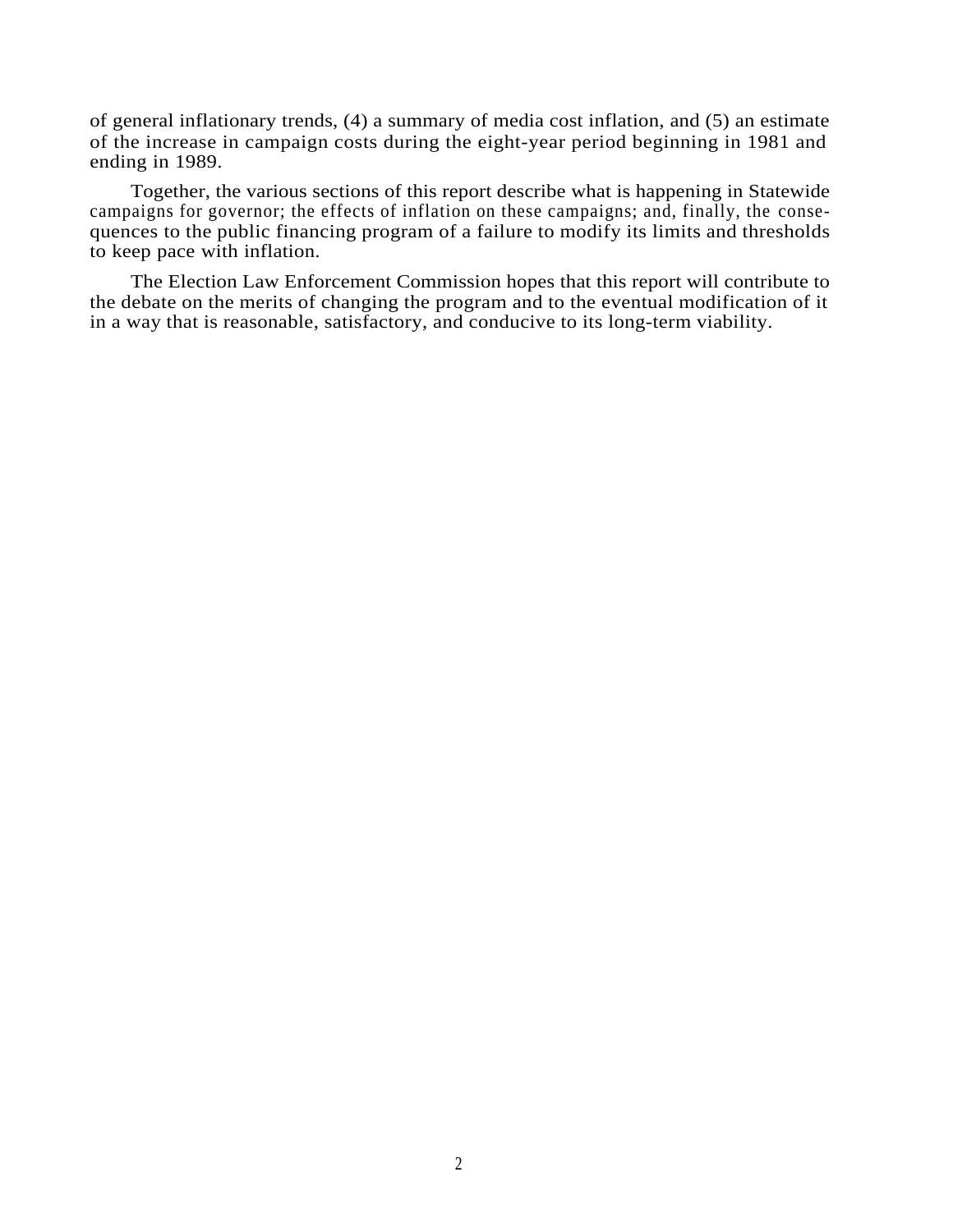# **1. RECOMMENDATIONS**

In September 1986, the Commission published a report on the 1985 gubernatorial elections. The report, entitled *New Jersey Public Financing 1985 Gubernatorial Elections,* was prepared in the tradition of two previous reports which followed the 1977 and 1981 elections. Among other things, the 1985 report contains recommendations for modifying the various program thresholds and limits to keep the State's gubernatorial public funding initiative at pace with inflation.

#### **ADMINISTERING A VIABLE PROGRAM**

The Commission takes pride in administering a viable and successful program. It believes that in order to conduct gubernatorial public financing in a way that meets the historical objectives of enabling candidates of limited personal wealth to run for governor, keeping the elections free from improper influence, and preserving the fiscal integrity of the program, it is vitally important to change the thresholds and limits to reflect realistically the increased costs of campaigning. Without such modifications, participation in the program by future candidates for governor might wane, possibly precipitating a gradual erosion of demonstrated public support for the gubernatorial financing concept in New Jersey.

#### **Costs of Campaigns Increasing**

Throughout this report, the conclusion that the costs of campaigning for governor are rapidly increasing will be drawn in a number of different ways. Varied statistical data will indicate actual and projected increases in the overall cost of living as well as in the cost of conducting meaningful Statewide New Jersey campaigns for the office of governor. In addition to the written text, tables and charts are utilized to reinforce the conclusion that campaigns are more expensive today than ever before, as well as to illustrate two central facts: (1) campaign costs accelerate at a faster rate than those for most other goods and services, and (2) new campaign strategies based on the use of mass media technology have replaced older strategies predicated upon the use of volunteers.

#### **COMMISSION'S RECOMMENDATIONS**

Based on these conclusions, the Commission believes that its recommendations for modifying the program are essential to the continued stability and well being of the gubernatorial public funding program in the State. 4

#### **Link Thresholds and Limits to the Consumer Price Index**

As part of its recommendations, the members of the Commission broke new ground by suggesting that the various thresholds and limits in the law be linked to the Consumer Price Index. The Commission recommended that this linkage begin with the 1989 gubernatorial elections.

The public funding law has not been changed since 1981. During the last eight years inflation has undermined the value of increases in the thresholds and limits that were enacted between the general election of 1977 and the primary election of 1981. Between 1980 and 1985, for instance, inflation eroded the value of an \$800 contribution by \$187 to \$613. To make matters worse, whereas overall inflation was 30.5 percent during those years, media costs rose by 40.4 percent.<sup>5</sup> Since media expenditures comprise the lion's share of modem gubernatorial campaign budgets, it is easy to see how the decrease in the worth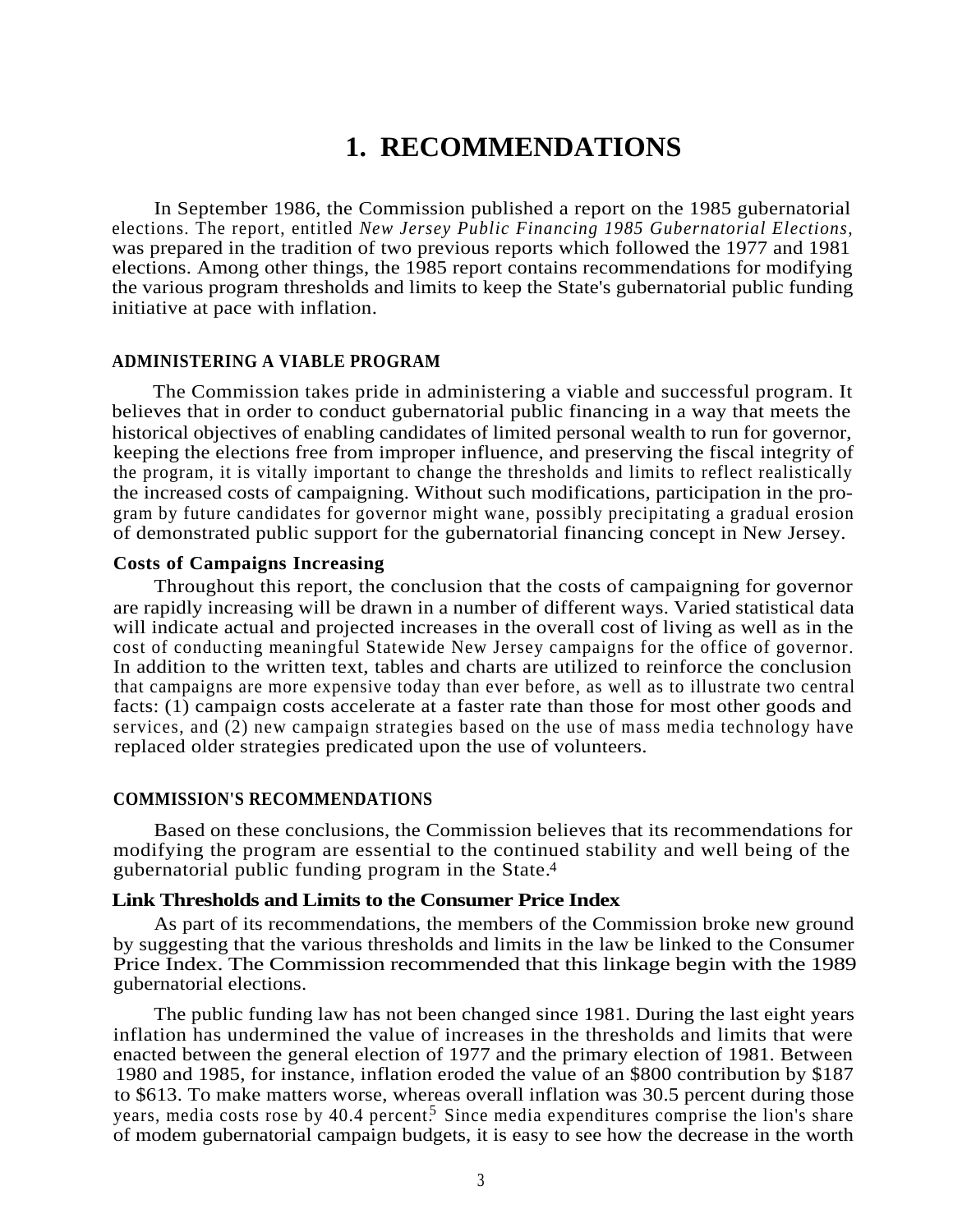of contributions holds the potential for seriously undercutting the ability of candidates to run viable campaigns.

As the following pages demonstrate, the inflationary trend, while more modest than in the late 1970s and early 1980s, is continuing. Since the 1985 gubernatorial elections, the cost of living has risen by 5.6 percent<sup>6</sup> while media cost inflation has increased by 10.4 percent? Thus, the value of an \$800 contribution, as well as the value of other program thresholds and limits, continues to erode, fostering a campaign environment in which more and more of a candidate's time and energy is spent raising funds. A candidate for governor, in addition to raising the money to qualify for the public funding program, must spend too much time in fundraising for the purposes of receiving matching funds and for running a meaningful campaign. As will be seen, the erosion of the dollar is expected to bring the value of an \$800 contribution to \$591 by 1989.

While expensive campaigns and money raising efforts to fund those campaigns are certainly a fact of modern political life, outdated thresholds and limits of the gubernatorial public funding program should not exacerbate the situation. The Commission believes that changing the thresholds and limits to realistic levels, and then adjusting them by the CPI every four years, will enable the candidates to spend less time fundraising, more time campaigning and communicating their message to the voters, and generally running more viable campaigns. It also will make changes automatically within a formula set by the State Legislature. Of course, the Legislature and Governor retain the right to change the provisions of the program at any time.

#### **Change the Base Amounts of Thresholds and Limits**

In addition to the innovative proposal to adapt automatically the program to inflationary pressures, the Commission recommended changes in the base amounts for the various thresholds and limits that are to be adjusted by the CPI. The key recommendations include: (1) raising the contribution limit to \$1,200, (2) reducing the public funds cap to \$500,000 in the primary and \$1 million in the general election, (3) lowering the matching ratio from two-for-one to one-for-one, (4) raising the qualification threshold to \$100,000, and (5) matching eligible contributions for qualifying candidates for funds raised in excess of \$50,000. These recommendations are designed not only to cope with inflation but to preserve public money by making it somewhat more difficult for candidates to receive matching funds. Moreover, the Commission reaffirmed its long held position that expenditure limits should be abolished. In the event that they are not, it is proposed that its recommendation for 1985 of a \$1.6 million limit for the primary election and a \$3.2 million limit for the general election be adjusted every four years for inflation. 8

#### **SUMMARY**

These recommendations, if enacted, would enable the program to keep pace with inflationary trends. They would insulate candidates from being improperly influenced by excessive private donations, while at the same time permitting them to undertake serious campaigns. And, just as importantly, they would protect the fiscal integrity of the program.

This report analyzes the costs of running Statewide campaigns for gubernatorial nomination and election. Included in this analysis is a review of overall inflationary trends as well as of inflationary indicators regarding goods and services directly related to campaigns. This analysis demonstrates the need for modifying the program's thresholds and limits in a manner consistent with the Commission's 1986 recommendations.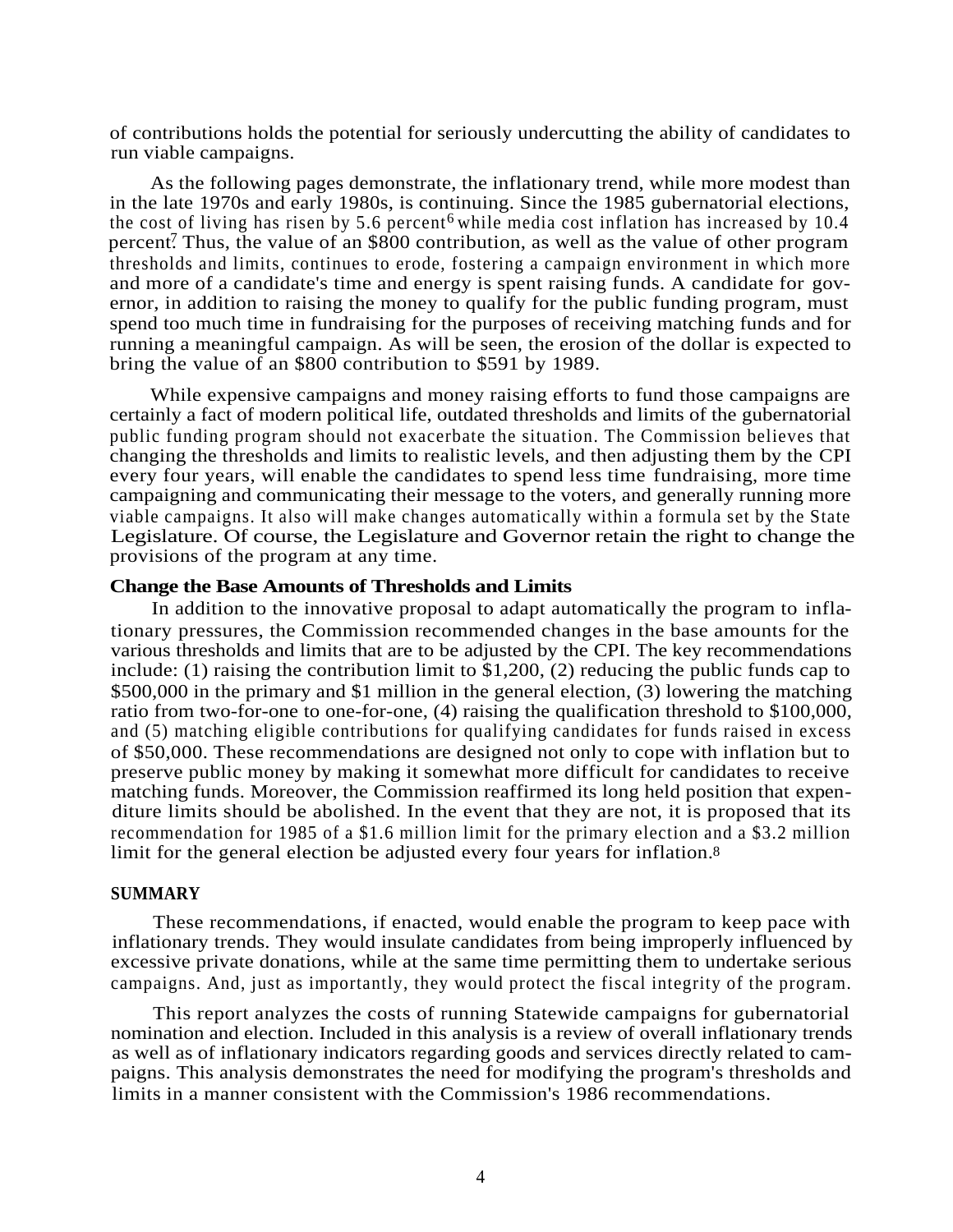### **2. TRENDS IN CAMPAIGN SPENDING**

Candidates for governor in the 1985 primary spent approximately \$6.2 million. In the general election the two candidates participating in the public financing program, Republican Governor Thomas H. Kean and Democrat Peter Shapiro, spent a total of \$4.2 million. 9

#### **SPENDING LARGELY ON MASS MEDIA**

For purposes of this study, the category of expenditures designated communication includes: broadcast media time, newspaper advertising placement, billboard rental, printing and mailing of literature, and advertising production. These expenditures are all subject to the spending limit. As shown in Figure 1, a substantially large percentage of the expenditures in both elections were made for communication purposes.



Source: New Jersey Election Law Enforcement Commission, *New Jersey Public Financing: 1985 Gubernatorial Elections, Table K, p. 44.*

The high percentage of communications costs in 1985 continues a trend toward increased emphasis on mass communications in Statewide gubernatorial campaigns. In the 1985 primary, \$4,712,449, or 76 percent of the total expenditures, were spent on mass communications. The two publicly funded major party candidates in the general election expended \$3,555,374, or 84 percent of all expenditures, on mass media. In both elections together, a total of \$8,267,824, or 79 percent of expenditures, were spent by the candidates on mass communication.

Administrative costs for both the primary and general elections amounted to \$2,156,865, or 21 percent of all expenditures. Administrative costs include that category of expenditures which are both exempted and non-exempted from the expenditure limit. They are expenditures for: candidate travel, fundraising, election night activities, legal counsel, telephone, personnel, and volunteer recruitment efforts.<sup>10</sup> These volunteer recruitment efforts are for the purpose of door-to-door and telephone canvassing and get-out-thevote drives, and for other duties traditionally performed by volunteers.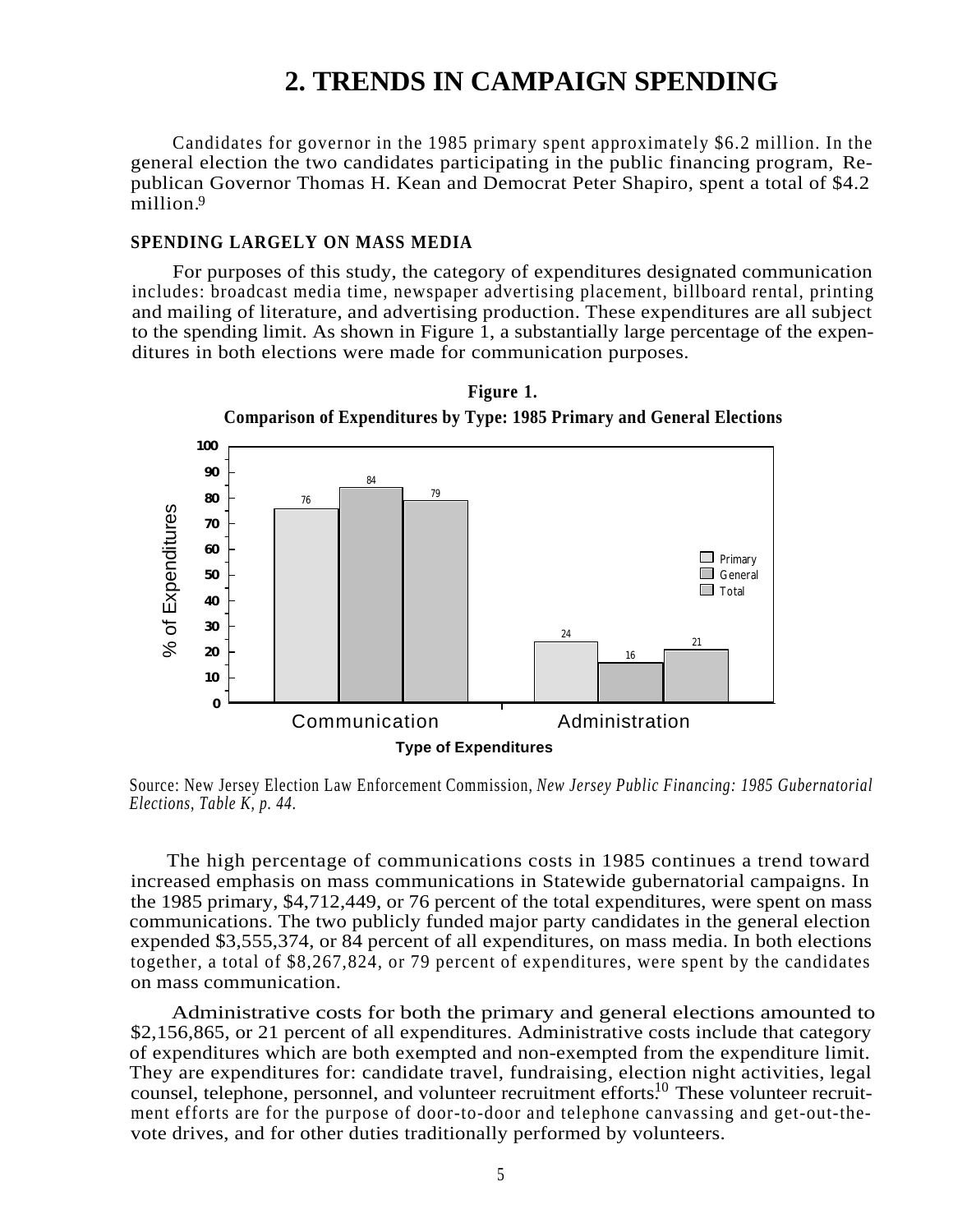Expenditures for administration in the primary totaled \$1,489,005 and in the general election amounted to \$667,859. These figures represent 24 percent and 16 percent of primary and general election total expenditures respectively. In both elections, a negligible amount of money was spent by others outside of the campaigns on behalf of the gubernatorial candidates. Independent expenditures for both amounted to \$34,184. 11

#### **Trend Toward Spending on Mass Media**

Compared with the 1981 elections, the 1985 elections for governor showed an increase in the percentage of total expenditures made for mass media and a drop in the percentage of total expenditures made for administration. This fact is depicted in Figure 2, which compares combined primary and general election expenditures for 1985 with those for 1981. During the 1981 primary and general elections, expenditures for administration amounted to 29 percent of the total expenditures whereas for mass media, costs totaled 71 percent of all expenditures. In 1985, administrative costs decreased to 21 percent while media costs increased to 79 percent of total expenditures.





Source: New Jersey Election Law Enforcement Commission, *New Jersey Public Financing: 1985 Gubernatorial Elections,* Table K, p. 44, and *New Jersey Public Financing: 1981 Gubernatorial Elections;* Table 6.1, p. 6.7 and Table 6.3a, p. 6.10.

This trend toward increased emphasis on mass media in gubernatorial campaigns began before the 1981 elections, however. The strategy of intensified reliance on mass media technology as opposed to the more traditional methods of campaigning, such as reliance on political party organizations and people-to-people efforts by volunteers and candidates, was certainly in evidence in the 1977 general election, and to a degree, even during the general election of 1973. Since 1973, for instance, there has been a 56 percent increase in the percentage of total expenditures made for mass communication by general election candidates for governor. As shown in Figure 3, 54 percent of all expenditures went toward mass media in 1973, compared with 62 percent in 1977, 76 percent in 1981, and 84 percent in 1985.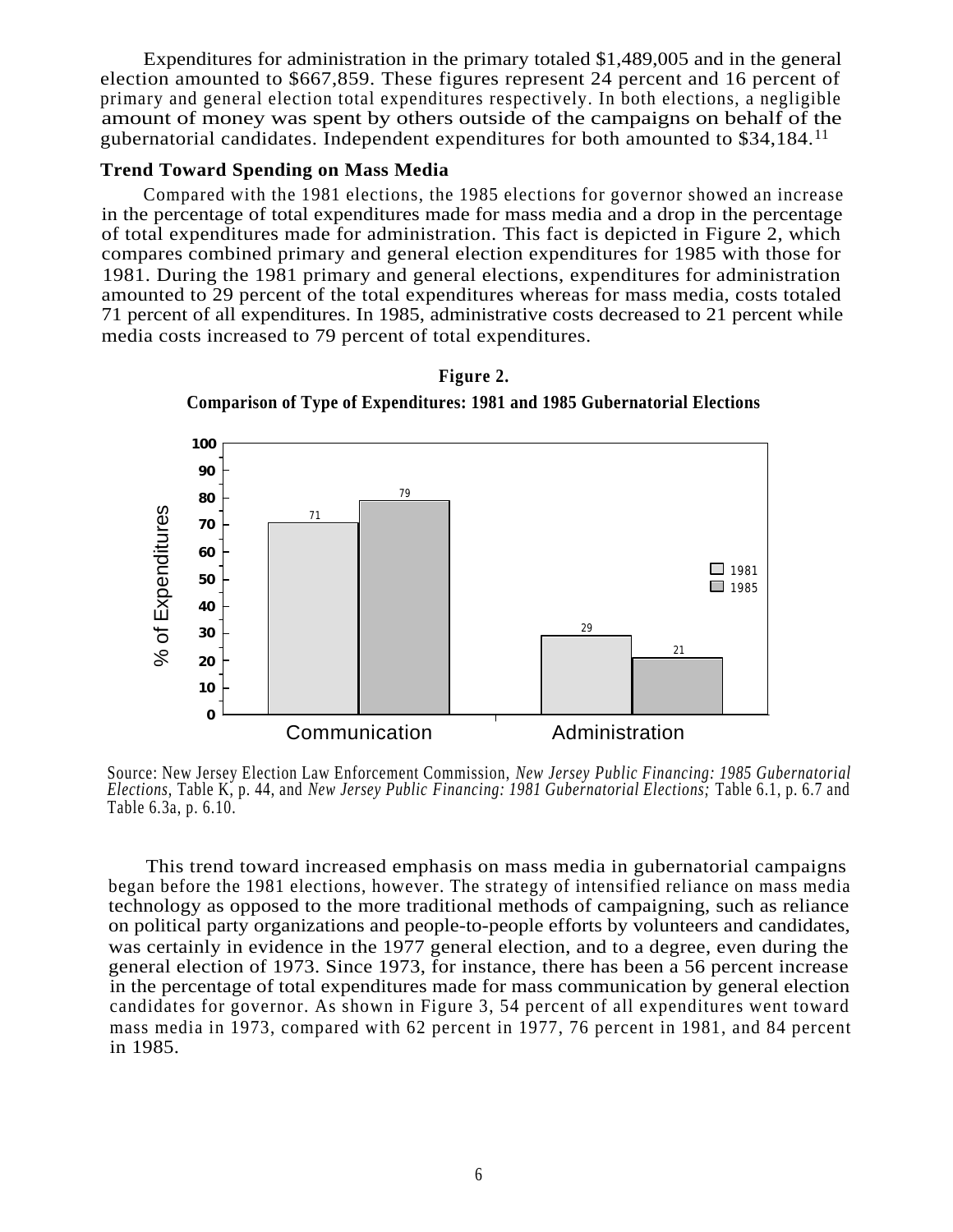#### **Figure 3.**





Source: New Jersey Election Law Enforcement Commission, *New Jersey Public Financing: 1985 Gubernatorial Elections,* Table K, p. 44, and *New Jersey Public Financing: 1981 Gubernatorial Elections,* Table 6.1, p. 6.7.

This steady but significant increase in the use of mass communication techniques in Statewide campaigns for governor promises to continue. While changes could be made in the electoral system to strengthen political parties and make them more powerful players in elections at all levels, including the gubernatorial level, the impact of the new forms of mass technology is not likely to decrease. If anything, the use of mass communication in campaigns probably will continue to increase. Society in general is reliant upon mass media. It will continue to be so with respect to the information it receives regarding elections as well. For many reasons, among them the decline in party identification by voters, socioeconomic changes, and cultural developments, the sun appears to have set on the days of dependence upon volunteers.<sup>12</sup>

#### **TRENDS WITHIN MASS MEDIA SPENDING**

The Election Law Enforcement Commission has divided the category of mass communication into six subcategories. As stated above, these subcategories include broadcast media time, advertising production, newspaper or print media advertising, billboards, printing literature and direct mail. While the overall trend toward high levels of spending on mass media will continue, changes over time can be detected with respect to spending among the subcategories of mass media.

#### **1985 Campaign Spending Emphasizes Broadcast Media**

The emphasis in 1985 was on spending for broadcast media. Broadcast media includes radio and television. As Figure 4 indicates, spending on broadcast media amounted to more than for all the other subcategories of mass communication expenditures combined.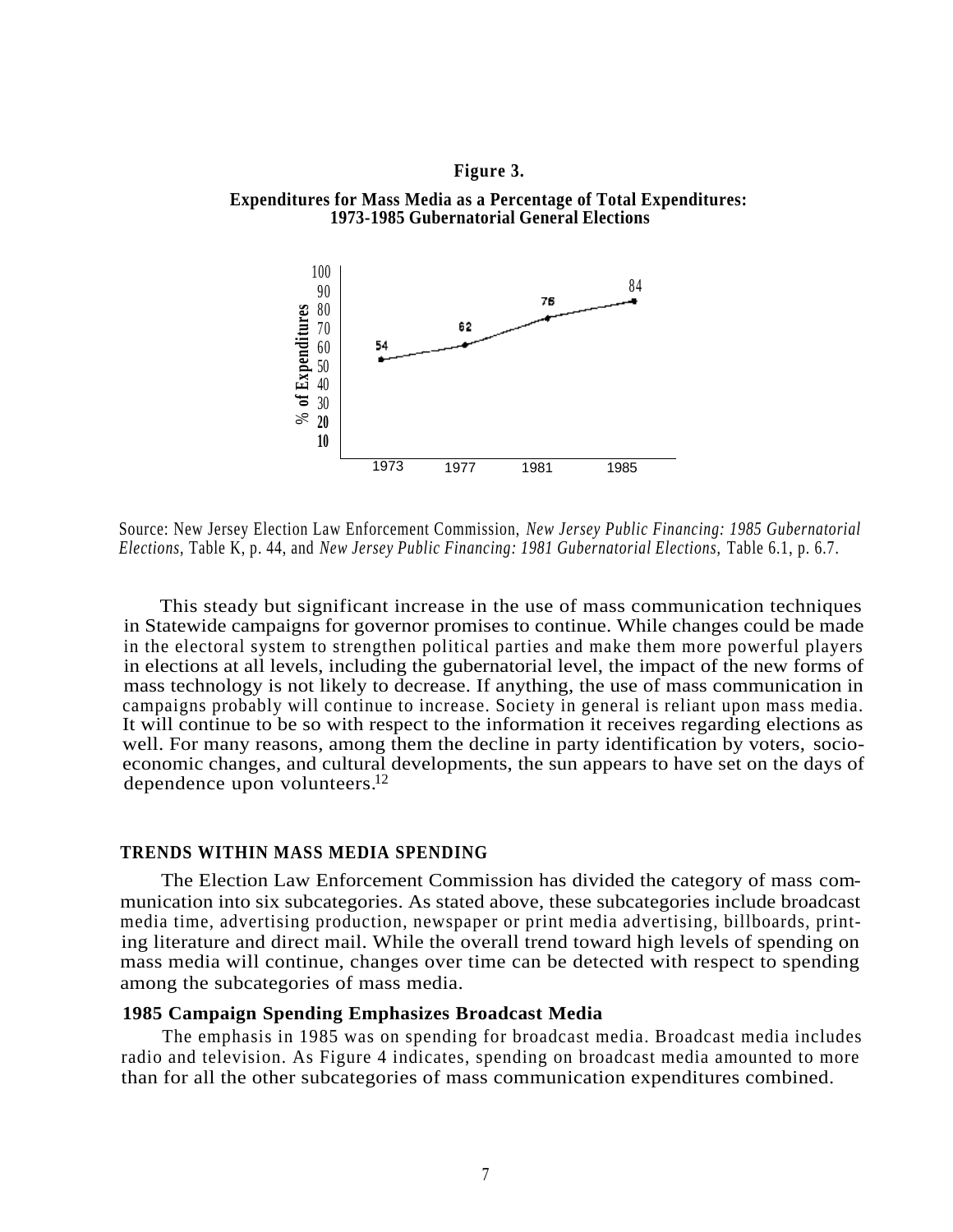### **Figure 4. Spending by Type of Mass Media: 1985**



Source: New Jersey Election Law Enforcement Commission, *New Jersey Public Financing: 1985 Gubernatorial Elections,* Table K, p. 44.

Spending on broadcast media for air time alone, for the 1985 primary and general elections, totaled \$6,533,436 or 79 percent of all media expenditures. Spending for advertising production, the printing of literature for direct mail, and for billboards made up the remaining 21 percent of mass communications expenditures.

In the primary election, expenditures for broadcast media time, expressed as a percentage of total expenditures for communication purposes, were somewhat less than for the general election. Primary spending for broadcast media equaled 73 percent of the communications expenditures, compared with 87 percent for the general election. A comparison of categories of communications expenditures between the primary and general election of 1985 is contained in Table 1.

#### **Table 1**

#### **Primary and General Election Communications Expenditures: 1985**

| Communication:         | Primary        | General        | <b>Total</b>   |
|------------------------|----------------|----------------|----------------|
| Broadcast media time   | \$3,451,390.97 | \$3,082,045.19 | \$6,533,436.16 |
| Advertising production | 587,844.39     | 419,384.02     | 1,007,228.41   |
| Newspaper advertising  | 16,091.23      | 2,210.29       | 18,301.52      |
| <b>Billboards</b>      | 66,478.65      | 3,204.30       | 69,682.95      |
| Printing literature    | 359,368.75     | 41,794.48      | 401,163.23     |
| Mailing literature     | 231,275.10     | 6,736.34       | 238,011.44     |
|                        | \$4,712,449.09 | \$3,555,374.62 | \$8,267,823.71 |

Source: New Jersey Election Law Enforcement Commission, *New Jersey Public Financing: 1985 Gubernatorial Elections,* Table K, p. 44.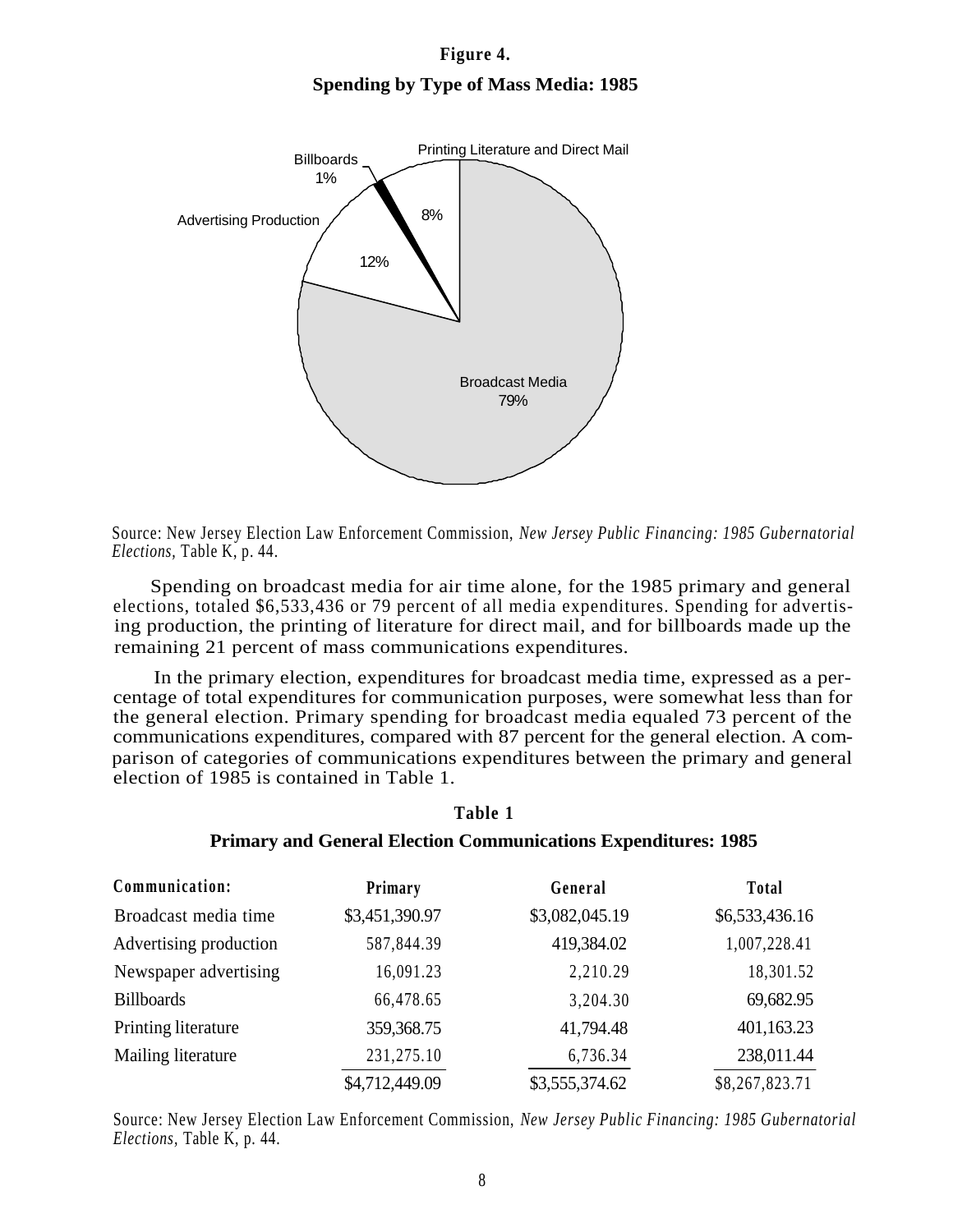#### **Trend Toward Television and Radio Advertising Since 1977**

The accent on spending for broadcast media has been increasingly evident since 1977. In fact, it was in this general election that spending on broadcast media first occupied a greater proportion of communications expenditures than all the other types of media expenditures combined. Needless to say, within this broad category of communications spending, a definite trend has emerged toward the use of television and radio advertising to communicate the candidate's message to the voters.

Statistics from the 1973 general election indicate that gubernatorial campaigns utilized television and radio advertising to a much lesser degree than they do now. Once again, expressed as a proportion of total communications spending, then Democratic gubernatorial candidate Brendan T. Byrne spent 45 percent of his communication expenditures on broadcast media. There is no comparable breakdown for communications expenditures by 1973 Republican gubernatorial candidate Charles W. Sandman, Jr. All 1973 statistics in succeeding paragraphs of this section, which deal with subcategories of mass communication, therefore reflect only candidate Byrne's figures.

Contrast the 1973 statistic with the general election of 1977. During this contest, Democratic Governor Byrne and Republican challenger Raymond H. Bateman combined to spend 71 percent of their communications expenditures on broadcast media. In 1981, that figure increased again. Combined expenditures for broadcast media by Republican Thomas H. Kean and Democrat James Florio reached 77 percent of communications spending.

Finally, in 1985, as indicated above, the pattern continued with 87 percent of all media expenditures made for television or radio advertising. Figure 5 illustrates this trend in media spending.

This trend is also detectable in primary elections as well, although it can only be traced over two gubernatorial primary elections (1981 and 1985). While the proportion of spending on broadcast media in these elections is less than in the general elections, the percentage of expenditures for broadcast media rose from 60 percent in the 1981 primary to 73 percent in the 1985 primary.



Source: New Jersey Election Law Enforcement Commission, *New Jersey Public Financing: 1985 Gubernatorial Elections,* Table K, p. 44, and *New Jersey Public Financing: 1981 Gubernatorial Elections,* Table 6.1, p. 6.7.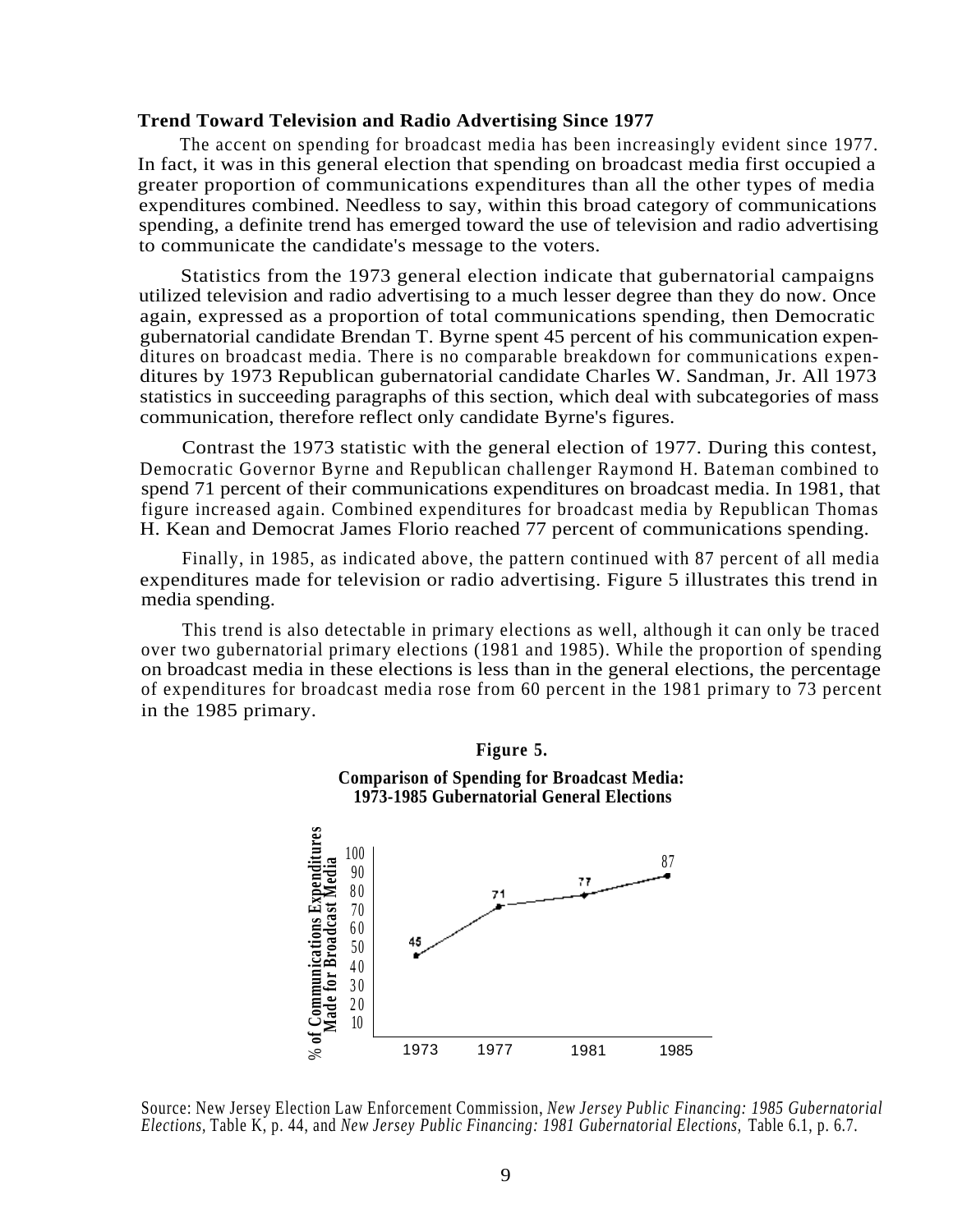#### **Spending on Other Types of Media Decline**

At the same time that there has been a pattern of increased spending on broadcast media advertising since 1973, there has been an accompanying decline in spending on print media advertising. As a percentage of total mass communications spending, advertising in newspapers, for instance, steadily dropped from eight percent in the 1973 general election to zero percent reported in the general election of 1985.

Similarly, spending on billboard advertising, between the general elections of 1973 and 1985, also declined. In 1973, billboard advertising constituted nine percent of communications expenditures compared with zero percent in 1985.

Spending on printing literature and sending direct mail has had a more uneven history. Even so, since 1973, spending for this purpose has never exceeded 20 percent of the communications expenditures in any gubernatorial general election.

Former Governor Byrne's printing and mailing expenditures amounted to 18 percent of his mass media spending in the 1973 general election. His opponent's figures are not available. When compared with spending for this purpose by the two major party gubernatorial candidates in 1977, this 18 percent figure decreased to only 6 percent of communications expenditures. In 1981, the two general election candidates again spent a larger proportion of money on printing and direct mail.

Republican Kean and Democrat Florio made 17 percent of their communications expenditures for this purpose. In 1985, this figure dropped to 1 percent of the total. Table 2 breaks down mass media spending in general elections since 1973.

|                                                              | <b>Communications Expenditures</b> |              |                     |           |
|--------------------------------------------------------------|------------------------------------|--------------|---------------------|-----------|
|                                                              | 1973*                              | 1977         | 1981                | 1985      |
| <b>Broadcast media time</b><br><b>Advertising production</b> | 45%<br>20                          | 71%<br>13    | 77%<br><sub>0</sub> | 87%<br>12 |
| <b>Newspaper advertising</b>                                 | 8                                  | <sub>0</sub> |                     |           |
| <b>Billboards</b>                                            |                                    |              | $\theta$            |           |
| Printing & direct mail                                       | 18                                 |              |                     |           |

#### **Table 2**

#### **Media Expenditures in Gubernatorial General Elections: 1973-1985**

\*1973 figures include only Candidate Byrne because Candidate Sandman's figures are unavailable. Source: New Jersey Election Law Enforcement Commission, *New Jersey Public Financing: 1985 Gubernatorial Elections,* Table K, p. 44, and *New Jersey Public Financing: 1981 Gubernatorial Elections,* Table 6.1, p. 6.7.

#### **SUMMARY**

In the relatively brief period between the general election of 1973 and the general election of 1985, there has been a noticeable increase in the importance of broadcast media in Statewide gubernatorial campaigns. Broadcast advertising played an important role in 1973, but its influence continues to grow and the great emphasis placed upon this type of mass communication in the most recent gubernatorial campaigns illustrates that growth.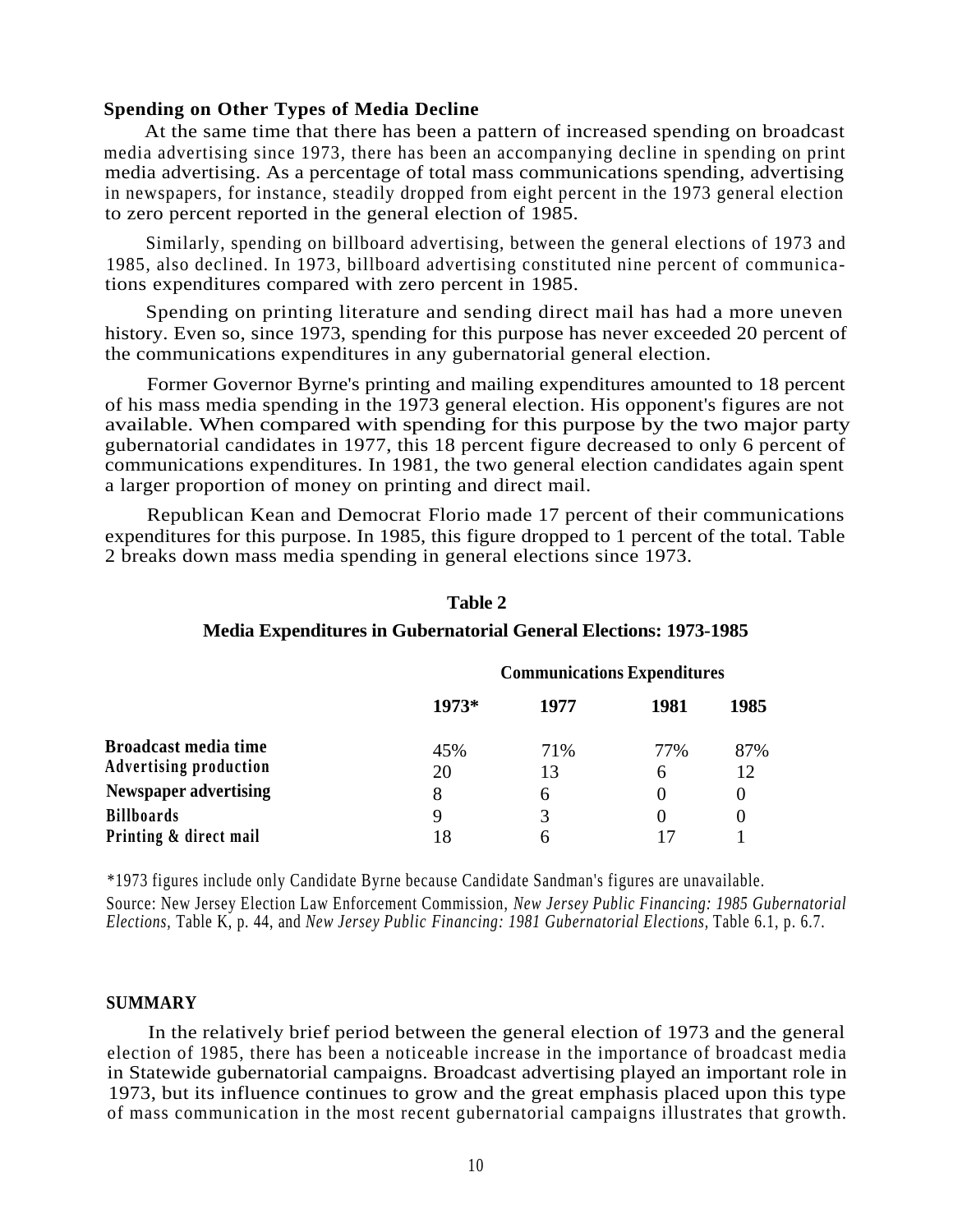Beyond broadcast advertising, however, there also is a pattern that has emerged generally since the Commission began compiling statistics in 1973. As indicated above, spending for the broad category of mass communication has increased at the expense of other, perhaps more traditional campaign expenditures, which for purposes of simplicity, have been grouped under the category of administration.

#### **Shifting Campaign Strategies**

Clearly campaign strategies have shifted. Mass communications techniques and technology have replaced historical ways of campaigning. In addition to the intensified use of broadcast media to communicate with the voters, candidates for governor also have employed computers to assist them with tasks previously undertaken by volunteers or paid personnel, or perhaps never undertaken at all. Thus, campaigns have become infinitely more sophisticated and automated. To quote from the *Election Law Enforcement Commission's Cost Analysis Report of 1984,* computers, for instance, ''now merge lists of registered voters, past voting records, census data, survey research information and commercial marketing data.'' They also, along with word processors, ''assist in a number of tasks including: (a) scheduling the candidate, staff and volunteers; (b) targeting districts for telephone and direct mail contact; (c) developing and targeting 'get-out-the-vote' efforts; (d) preparing 'walking' lists of registered voters for canvassing; (e) dialing telephones for telephone banks having immediate tie-ins with direct mailing; (f) maintaining files of volunteers and contributors; (g) maintaining and preparing financial records and disclosure reports; (h) fundraising; (i) analyzing polling results; and (j) designing media buying strategies."<sup>13</sup>

Besides the advent of computers, other new media also may play an increased role in campaigning, including but not limited to cable television, home video and microwave satellite dishes. Technology, for instance, is now available for campaigns to transmit via microwaves ''video press releases'' to broadcasters. Moreover, videos of campaign events are able to be transmitted by the campaigns to television networks as they are happening. There is now a video alternative to traditional news releases and radio actualities.<sup>14</sup>

The potential influence of the new media upon Statewide campaigns for governor looms large. For all intents and purposes, use of these new technological applications to politics, in conjunction with the high level use of broadcast advertising, is certain to grow. The effect will be a continuation of reliance by campaigns on mass communications technology and a further movement away from traditional methods of campaigning. The impact on the costs of campaigns of the new campaign strategy will be discussed in the following sections, illustrating dramatically the need to modify the public financing program in ways that insure its future viability.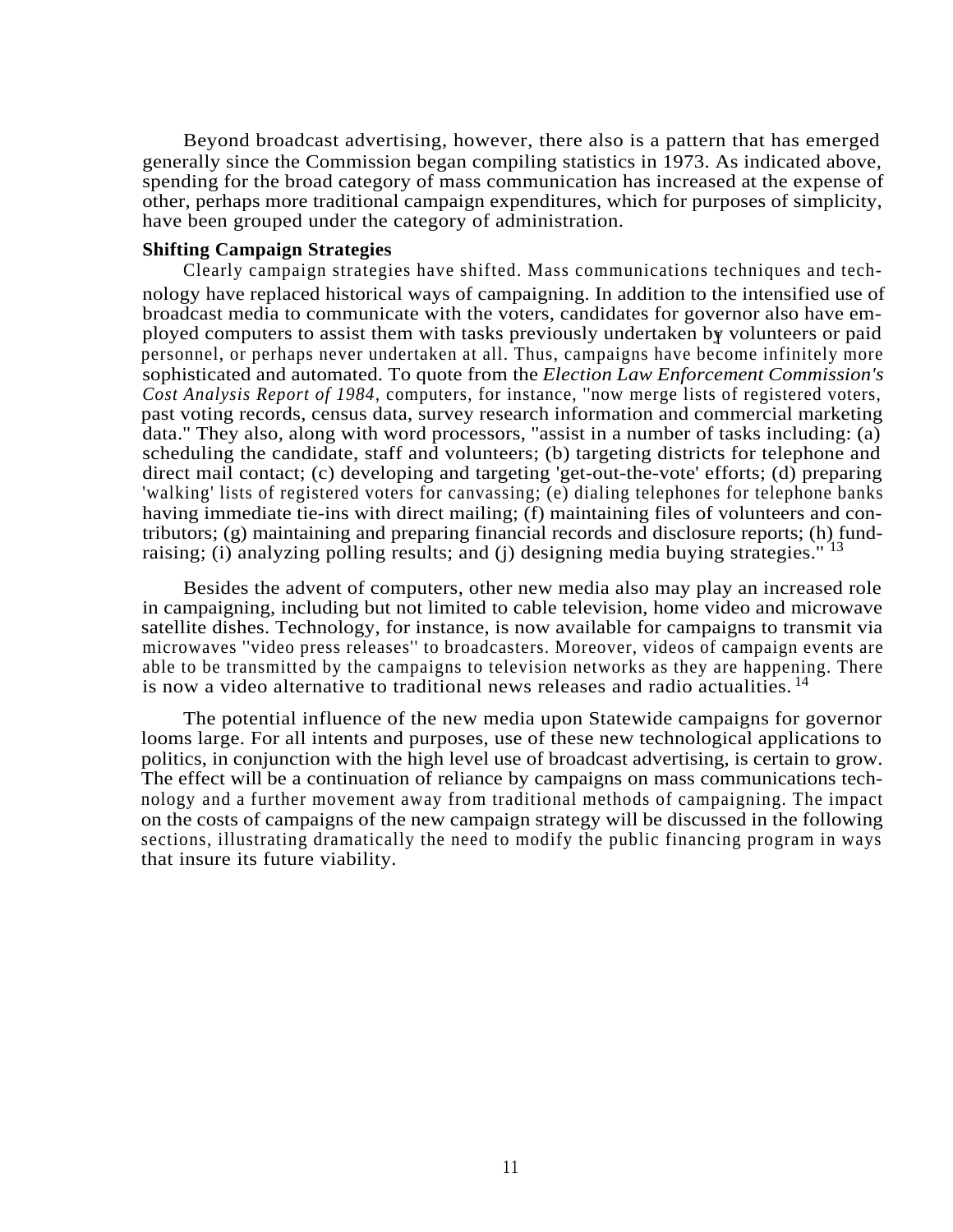### **3. GENERAL INFLATION 1981-89**

#### **ECONOMIC TRENDS**

Since the gubernatorial elections of 1981, there has been a significant improvement in the nation's economy. In New Jersey, this improvement has not only been equaled but in some ways surpassed, as its economy heated up to become one of the major industrial states with the strongest economies.

#### **Low Unemployment**

Based on statistics compiled by the Bureau of Economic Analysis of the United States Commerce Department, the nation has been experiencing an expansion for 61 consecutive months (December 1982-December 1987). This statistic marks the third longest peacetime expansion since monthly records were first maintained in 1854. Since the end of the recession in November 1982, the unemployment rate has fallen to 5.7 percent (January 1988) and more than 13 million jobs have been created.<sup>15</sup> Inflation during this period has risen gradually as well, equaling 22.8 percent during the last six years at an average yearly rate of  $3.8$  percent.<sup>16</sup>

In New Jersey, the economic expansion has been strong and sustained, and the Garden State in 1987 enjoyed its best year in almost two decades. In New Jersey unemployment has been reduced to an average 3.4 percent (February 1988) of the workforce and record high employment levels prevail. In 1987, non-farm employment averaged about 3,573,000.<sup>17</sup> The Consumer Price Index in the northeastern region of the country, of which New Jersey is a part, has moved ahead at a rate that is just slightly higher than for the nation, at a six-year rate of 25.8 percent and an average yearly rate of 4.3 percent.<sup>18</sup>

#### **Consumer Price Index**

The Consumer Price Index increase for the nation in 1987 was 4.4 percent. For the two year period following the last gubernatorial election, December 1985-December 1987, the Consumer Price Index has increased by about 5.6 percent. If this figure is included with the cumulative inflation rate of the four previous years following the gubernatorial election of 1981, it is clear that the nation has experienced a rise in the CPI of 22.8 percent over the last six years. Finally, using the CPI projection formulated by the Congressional Budget Office for 1988 and 1989, it is estimated that the eight-year inflation rate for the period between the 1981 and 1989 gubernatorial elections will be 35.4 percent.<sup>19</sup>

#### **EFFECT ON PUBLIC FINANCING PROGRAM**

While the CPI is not directly applicable to the cost of campaigning (there is no operational campaign price index), it does show that prices in general have nevertheless steadily moved upward, though moderately, during the last six years. This fact certainly impacts upon the cost of campaigning for governor and upon the viability of various thresholds and limits of the public financing program.

#### **Impact on Contribution Limit**

Using the projected inflation rate for the eight-year period between 1981 and 1989 as a guide, the projected erosion in value of an \$800 contribution over this period of time amounts to \$209. In other words, the real value in 1989 of a 1981 maximum contribution is projected to be \$591.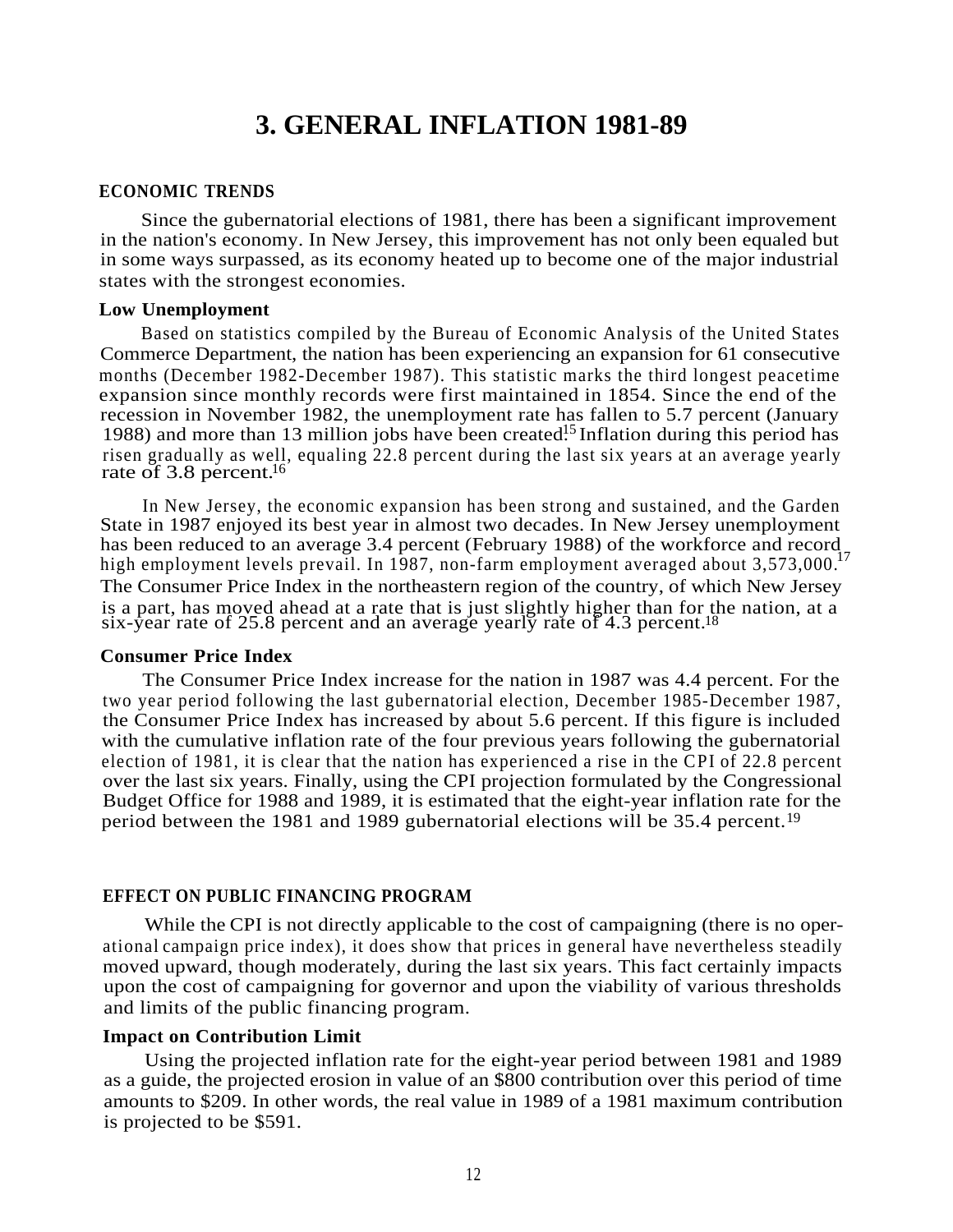The fact that there has been no increase since 1981 in the contribution limit, coupled with the fact that the price of goods and services has increased, will have a direct bearing on the viability of the public financing program. Candidates will have to spend more of their time, especially in the early stages, on raising funds. Moreover, these funds will not buy as much as they did in 1981 or to a lesser extent in 1985. Taken together with no change having been made in the expenditure and other limits, this could create very easily a situation in which candidates may not be able to communicate adequately their messages to the voters. Possibly one of two things could happen: (1) the public would be shortchanged because candidates would not be able to run effective campaigns; or (2) candidates, particularly strong ones, might choose not to participate in the public financing program in order not to subject themselves to the expenditure limit and other programmatic restraints.

#### **Cost Data Relative to Campaigns**

Another, and perhaps more apt way of using general economic trend data to understand how inflation, however moderate, might adversely impact the State's public financing program, is to review cost data relevant to campaigns taken from the Producer Price Index (PPI) and the Consumer Price Index. These individual indexes have been compiled by the Bureau of Labor Statistics in the United States Department of Labor. They are shown here because many of their components are employed in election campaigns. Table 3 lists costs extracted from the Producer Price Index and Table 4 provides costs from the CPI. The cost increases of the various goods and services are for the six-year period beginning in 1981 and ending in 1987, which is the same period of time during which there have been no parallel increases in the various limits and thresholds comprising the Gubernatorial Public Financing Program.

#### **Table 3**

#### **Comparison of Goods and Services: 1981-1987 (PPI)**

|           | <b>Goods or Services</b>    | Increase |
|-----------|-----------------------------|----------|
| 1981-1987 |                             |          |
|           | Pens and pencils            | 8.0%     |
|           | Unwatermarked bond paper    | 5.0      |
|           | Commercial furniture        | 25.8     |
|           | Typewriters/word processors | 15.7     |
|           | Photo supplies              | 11.0     |
|           | Paper office supplies       | 12.7     |
|           | Overall (finished goods)    | 7.8      |

Source: U.S. Department of Labor, Bureau of Labor Statistics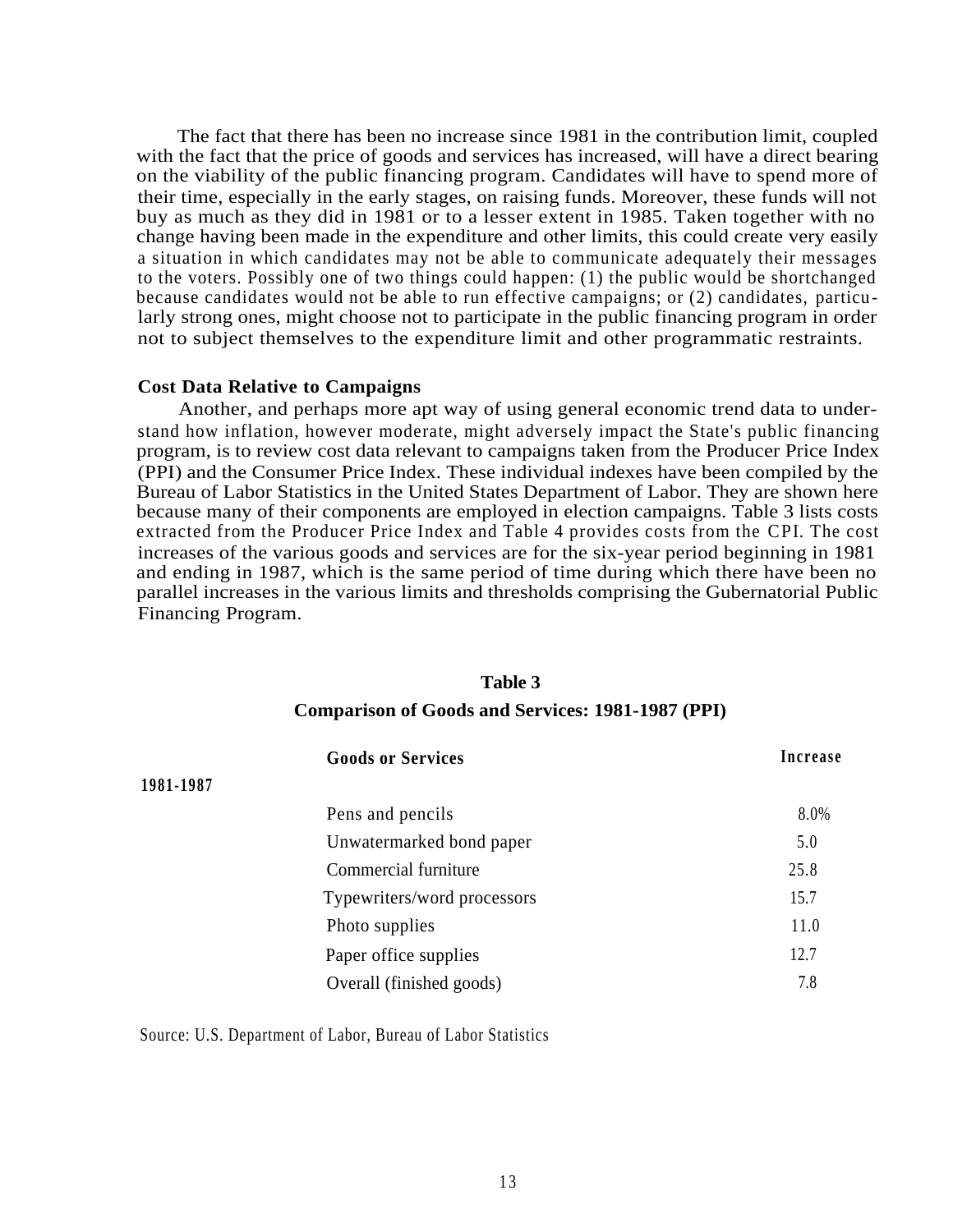### **Table 4 Comparison of Goods and Services: 1981-1987 (CPI)**

|           | <b>Goods and Services</b> | Increase |
|-----------|---------------------------|----------|
| 1981-1987 |                           |          |
|           | Food                      | 20.6%    |
|           | Electricity               | 8.1      |
|           | Fuel & oil                | $-31.9$  |
|           | Public transportation     | 37.9     |
|           | Food away from home       | 26.9     |
|           | Lodging out of town       | 47.1     |
|           | Local telephone service   | 35.3     |
|           | Local telephone charges   | 62.4     |
|           | Overall                   | 22.8     |
|           |                           |          |

Source: U.S. Department of Labor, Bureau of Labor Statistics

During the period 1981-1987, the general Producer Price Index for finished goods increased by approximately 7.8 percent and the Consumer Price Index, as reported above, by 22.8 percent. Further, these indexes can be projected into the future to provide an estimate for price increases over the next two years, or for the full eight-year period between the gubernatorial elections of 1981 and 1989.

The Producer Price Index as projected through 1989 is 7.8 percent.<sup>20</sup> While these figures represent estimates of future price increases, this figure suggests an eight-year producer price inflation rate of about 16.2 percent. Similarly, the Consumer Price Index projection through 1989 by the Congressional Budget Office is approximately 10.2 percent, for an estimated eight-year inflation rate of 35.4 percent. The Federal Office of Management and Budget also has projected the Consumer Price Index through 1988. According to its estimates, inflation will increase by about 8.8 percent over the next two years, making the eight-year figure 33.6 percent.

In terms of the future viability of the Gubernatorial Public Financing Program there are PPI and CPI estimates through the year 1993, prepared by Data Resources, the Office of Management and Budget (OMB) and the Congressional Budget Office (CBO). For the sixyear period beginning in 1987 and running through 1993, the Producer Price Index is expected to rise by 29.3 percent and the Consumer Price Indexes of the Congressional Office and OMB by 30.9 percent and 21.9 percent, respectively.

Year by year projections for the PPI and CPI are shown in Tables 5 and 6.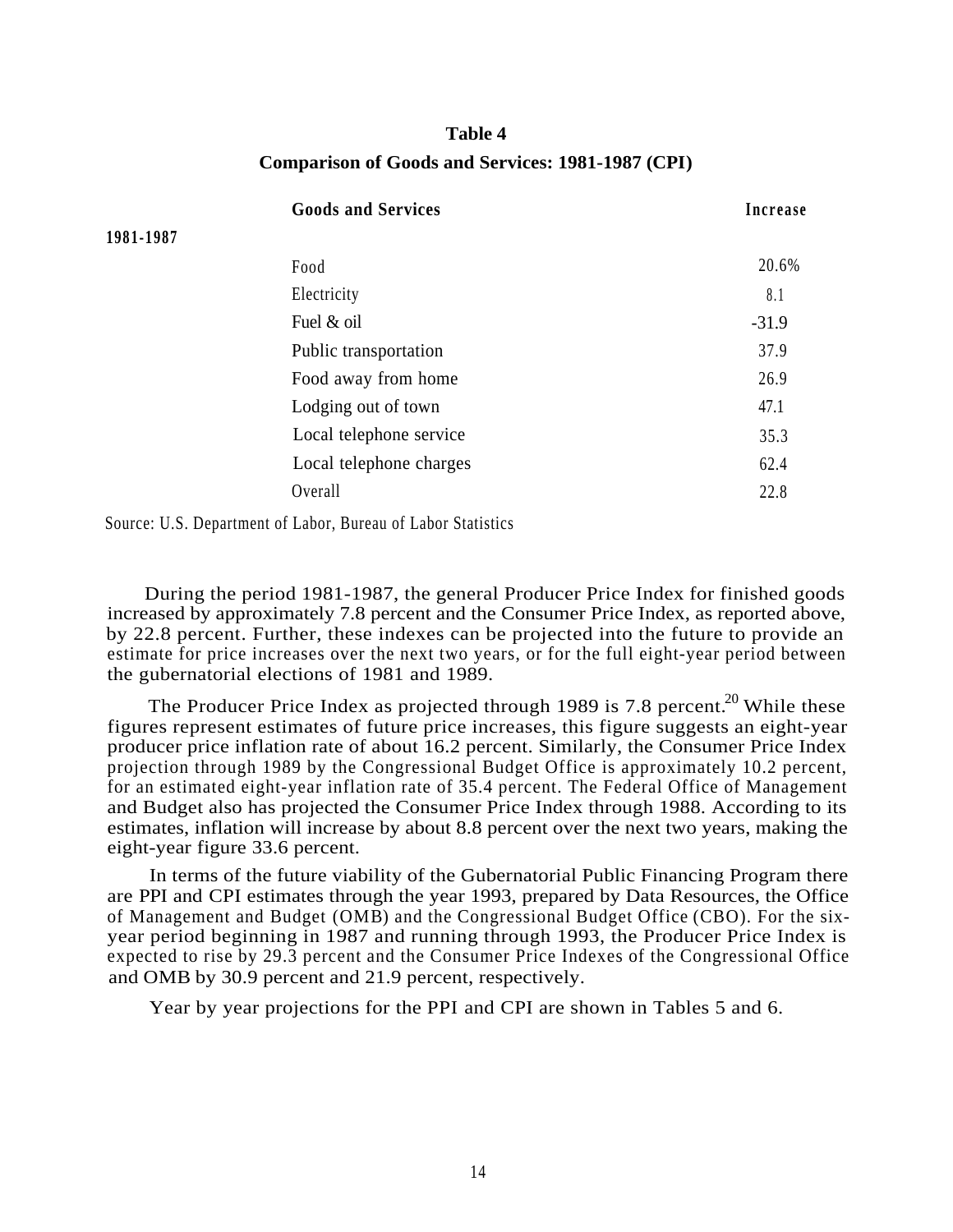### **Table 5 Producer Price Index Projections: 1988-1993**

|                                          | Year                                   | <b>Projected Increase</b> |
|------------------------------------------|----------------------------------------|---------------------------|
|                                          | 1988                                   | 3.9%                      |
|                                          | 1989                                   | 3.8                       |
|                                          | 1990                                   | 4.3                       |
|                                          | 1991                                   | 4.5                       |
|                                          | 1992                                   | 4.8                       |
|                                          | 1993                                   | 5.0                       |
|                                          | Compounded six-year projected increase | 29.3%                     |
| Source: Data Resources, Washington, D.C. |                                        |                           |

| Table 6                                            |  |
|----------------------------------------------------|--|
| <b>Consumer Price Index Projections: 1988-1993</b> |  |

|                                        |            | <b>Projected Increase</b> |
|----------------------------------------|------------|---------------------------|
| Year                                   | <b>CBO</b> | OMB                       |
| 1988                                   | 5.2%       | 4.4%                      |
| 1989                                   | 4.8        | 4.2                       |
| 1990                                   | 4.4        | 3.7                       |
| 1991                                   | 4.4        | 3.9                       |
| 1992                                   | 4.4        | 2.7                       |
| 1993                                   | 4.4        | 2.0                       |
| Compounded six-year projected increase | 30.9%      | 21.9%                     |
|                                        |            |                           |

Sources: Congressional Budget Office and U.S. Office of Management and Budget

#### **SUMMARY**

The importance of the foregoing information to a credible Public Financing Program is clear. Using the six-year CPI projection of the Congressional Budget Office and adding it to the actual six-year period, 1981 to 1987, it is conceivable that a compounded twelveyear inflation rate of about 60.8 percent could be reached. In addition to the toll current inflation could take on an unchanged Public Financing Program in 1989, its effect on the program in the 1990s would be severe if thresholds and limits remained at 1981 levels. In fact, it is difficult to see how the program could survive. If the twelve-year inflation rate is even close to 60.8 percent, without the proper adjustment for such an inflation rate, the public financing effort would be seriously weakened.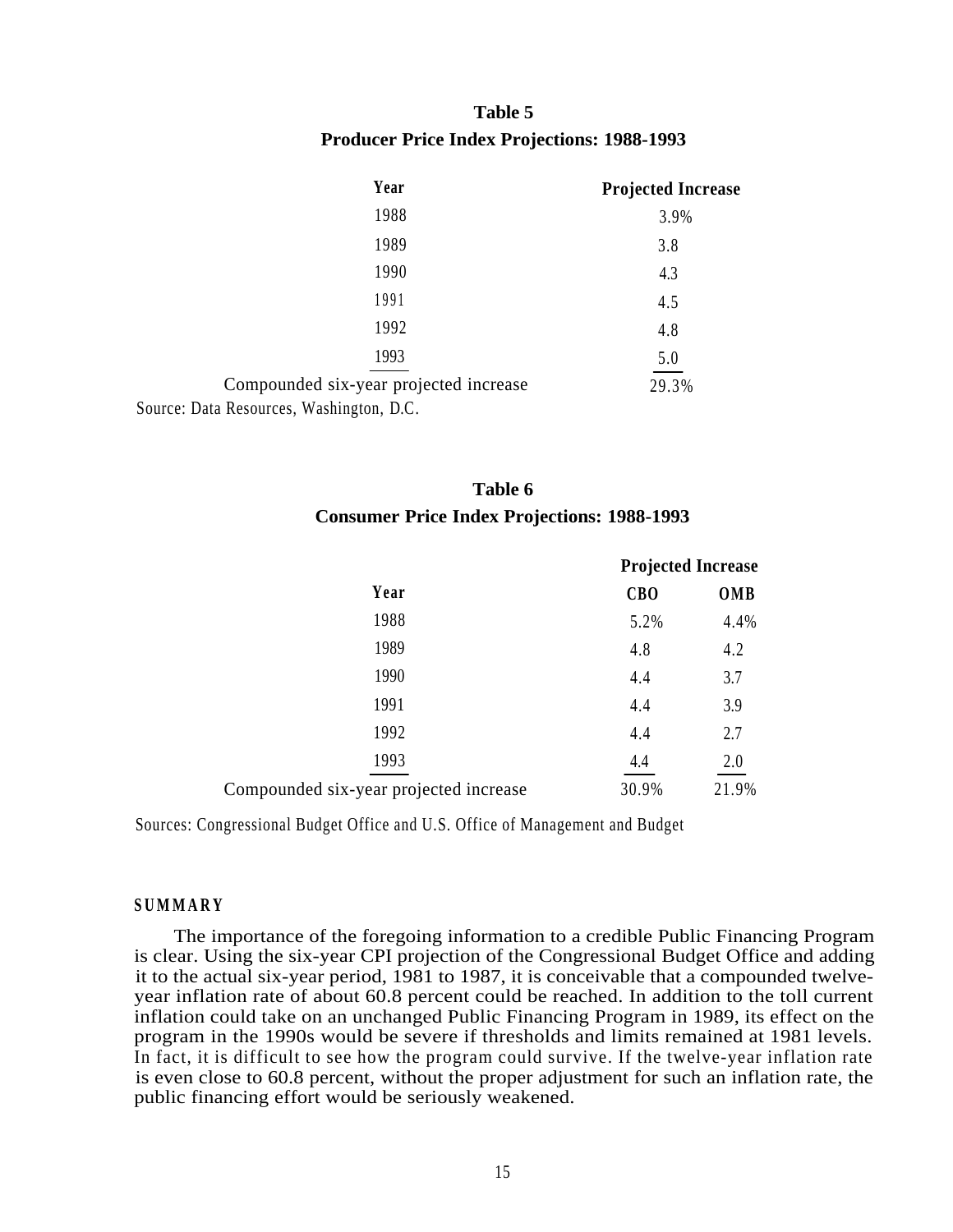These general inflation figures point to the need to modify the various thresholds and limits of public financing in ways that will keep the program viable and attuned to inflationary levels. Moreover, the following section, discussing media cost inflation-an area that is so essential to modern-day gubernatorial campaigns in New Jersey-will not only reinforce the argument for adjusting the provisions of the program but will demonstrate the absolute necessity of following the prescription for keeping the program viable as recommended by ELEC in its report on the 1985 gubernatorial elections.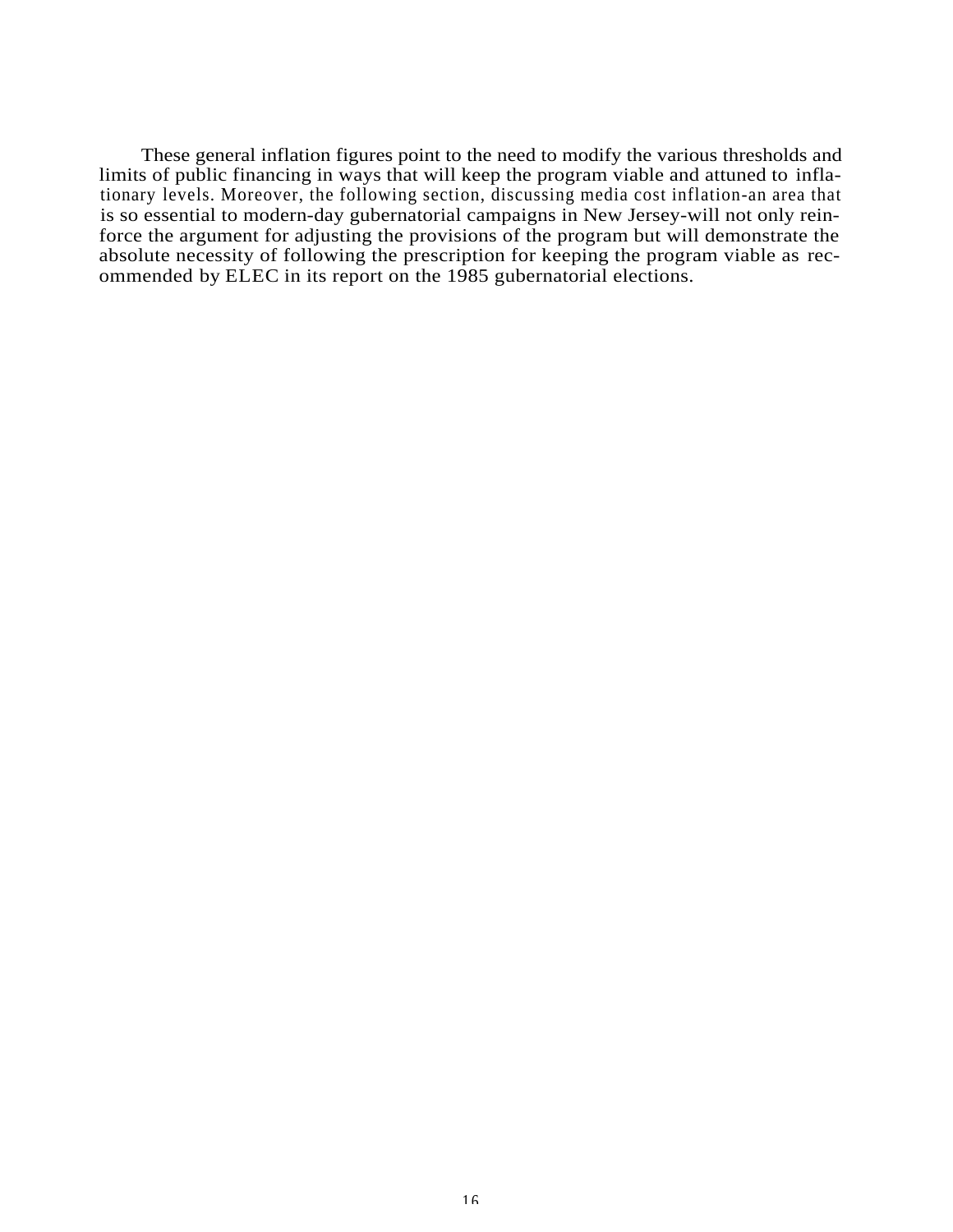### **4. MASS MEDIA INFLATION**

It was established above that since the 1973 gubernatorial elections, expenditures for mass communication purposes, as a proportion of total campaign spending, have steadily increased. In fact, in the general election of 1985, 84 percent of all campaign expenditures went for mass media. Additionally, within this category of mass communication, spending on broadcast media increased precipitously, to 87 percent of mass communications spending in the general election of 1985.

Taking this fact into account, this section will examine the costs of mass communications, with specific emphasis in the area of broadcast media. In today's Statewide contests no other single factor affects the ability of candidates for governor to run effective campaigns nor speaks more loudly for the need to modernize the various thresholds and limits of New Jersey's gubernatorial public financing program than does the cost of political advertising on broadcast media.

#### **IMPORTANCE OF TELEVISION ADVERTISING IN CAMPAIGNS**

That the use of television has become so much a part of Statewide campaigns for governor should surprise no one. Approximately 88.6 million households throughout the nation contain television sets. Moreover, 60 percent of these households boast more than one set. In an average day, 88 percent of households will have had at least one member watching television, for a daily viewing average of seven hours and 35 minutes. More time is spent by adults watching television than with every other form of mass media combined.

According to statistics compiled by TVB/R.H. Bruskin , in January, 1985, adults spend 60 percent of their media time watching television and 29 percent of that time listening to the radio. These same statistics indicate that adults spend seven percent of their mass media time reading the newspaper and four percent reading magazines. 22

#### **Television Advertising Grows**

In addition to the general information presented above, statistics show that advertising on television continues to grow as both a local and national advertisement medium. As a local advertisement medium, television is the fastest growing of all types of advertising. While newspapers (retail and classified advertising) share a larger proportion of the local market, television has shown the fastest growth between 1985 and 1986. Holding an 18 percent share of the local advertising market, use of television advertising jumped by 14 percent during that year. Nationally, television is by far the top advertisement medium. Estimated to share 53.7 percent of the national advertising market, television far outdistances magazines at 18.1 percent, newspapers at 11.5 percent, business papers at 8.1 percent, radio at six percent, and cable at  $2.6$  percent.  $^{23}$ 

#### **Television Advertising Most Influential**

The study by TVB/R.H. Bruskin in January 1985 also indicated that by wide margins adults considered television advertising to be the most influential, exciting and authoritative of the major media advertising categories. Compared with radio, magazines and newspapers, television was cited as the most influential source of advertising by 80 percent of the adults surveyed. It was cited as the most exciting by 81 percent of adults and the most authoritative by 57 percent of adults.<sup>24</sup>

As painted by these statistics, this picture shows why political professionals and Statewide campaign experts have increasingly relied upon broadcast media, particularly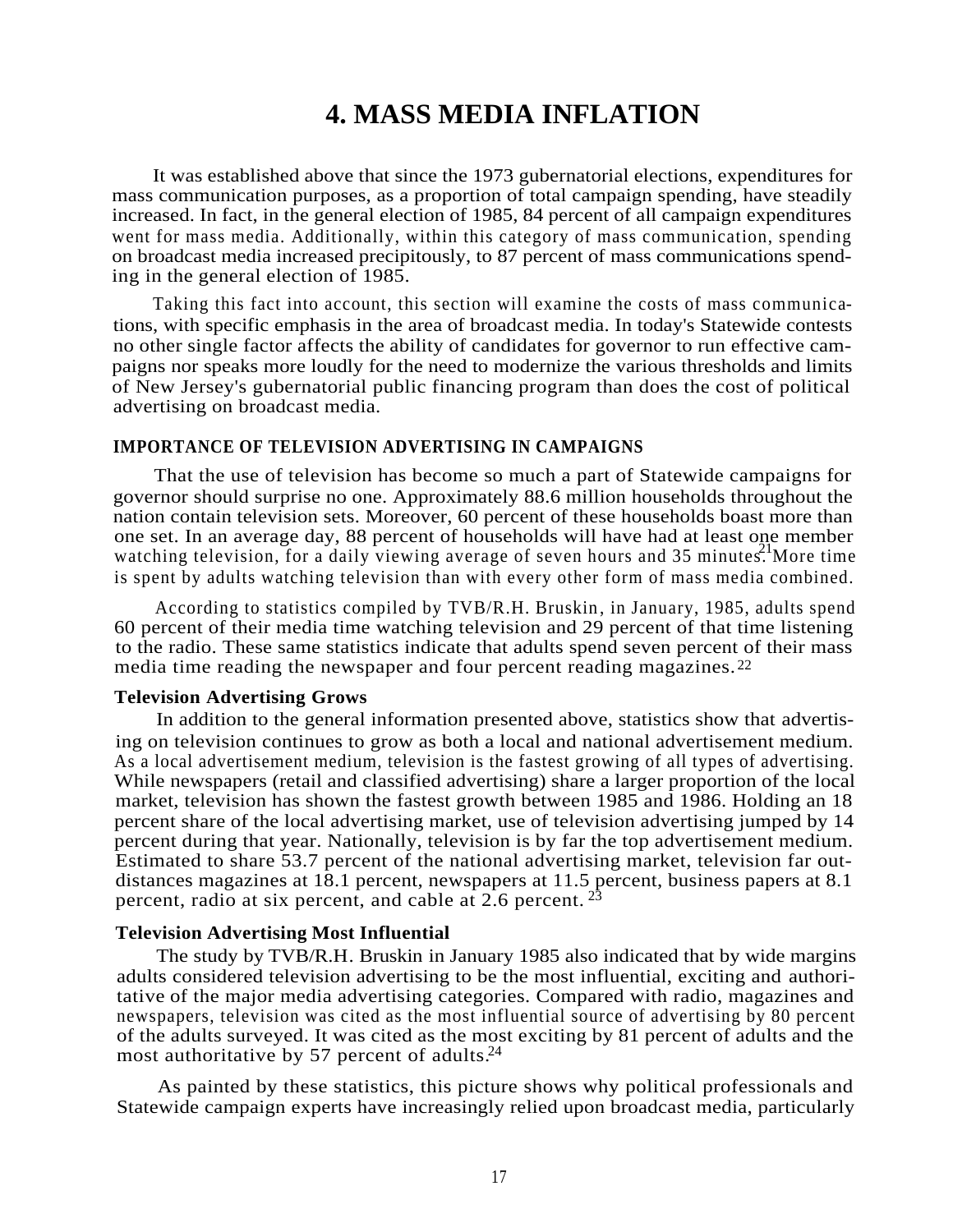television, to get their candidate's message to the voters. The power and influence of television have not been lost on these skilled campaign personnel as they struggle to reach as many people as possible in the most effective and efficient way.

#### **IMPACT OF MASS MEDIA COSTS ON PUBLIC FINANCING**

With these facts in mind, the importance to the public financing program of mass media costs, especially as they apply to television, should not be overlooked. New Jersey viewers are served by the New York and Philadelphia markets, two of the most expensive media markets in the country. Accordingly, New Jersey is among the most expensive areas for television advertising to reach.

#### **Cost of Television Advertising in New York/Philadelphia Markets**

As an example, a prime time 30-second advertisement in New York would cost upwards of \$20,000.<sup>25</sup> WNBC, New York City, for instance, recently charged \$24,000 to place a 30second, non-preemptable political advertisement in prime time.<sup>26</sup> Certainly the other major network stations are competitive.

In Philadelphia, the average market rate for a 30-second political advertisement placed in prime time is  $\frac{1}{2}$ ,  $\frac{500^2}{7}$  WABC, Philadelphia, recently charged as high as \$14,000 for a prime-time spot. $2\overline{8}$ 

Obviously, many factors determine television rates. Computerized and subject to change at anytime, the cost of an individual political advertisement varies according to time of day, day of the week, and whether the campaign chooses a ''preemptable'' or ''nonpreemptable'' advertisement. A preemptable advertisement is one that can be bumped by the station to make room for another advertisement which has been purchased by a second customer. This second customer is willing to pay a higher price for the same spot. In other words, the campaign can never be certain that a preemptable commercial will be run during the time period for which it planned. In choosing this type of advertisement, the campaign continues to be in competition with other customers, subject to the highest bid. A nonpreemptable advertisement, on the other hand, is locked in at the time of purchase. In this case, the advertisement cannot be bumped by any other.

Naturally, non-preemptable political advertisements are more expensive than preemptable ones, and are comparable in price to that for advertisements for regular advertising. Not surprising either is the fact that non-preemptable spots are the ones most likely to be chosen by the campaigns. Candidates, like other advertisers, want to get the most for their money and want to be sure that their advertisement will be shown during the time slot they have chosen. They know ''who is watching when'' and their advertisements are designed to appeal to targeted audiences. Moreover, pricing also is determined by the latest Nielsen ratings.

These figures indicate how expensive it is to advertise on television. A statewide gubernatorial campaign, attempting to formulate and implement an effective media strategy, will necessarily encounter a huge expense in doing so.

#### **Inflation in Television Advertising**

Looking at television costs, and their impact on the public financing program from another perspective, it is important to note that these costs, like the costs for other sectors of the economy, are subject to the pressures of inflation.

According to media unit cost indexes developed by McCann-Erickson, the overall cost of advertising on television has increased by approximately 57 percent during the six-year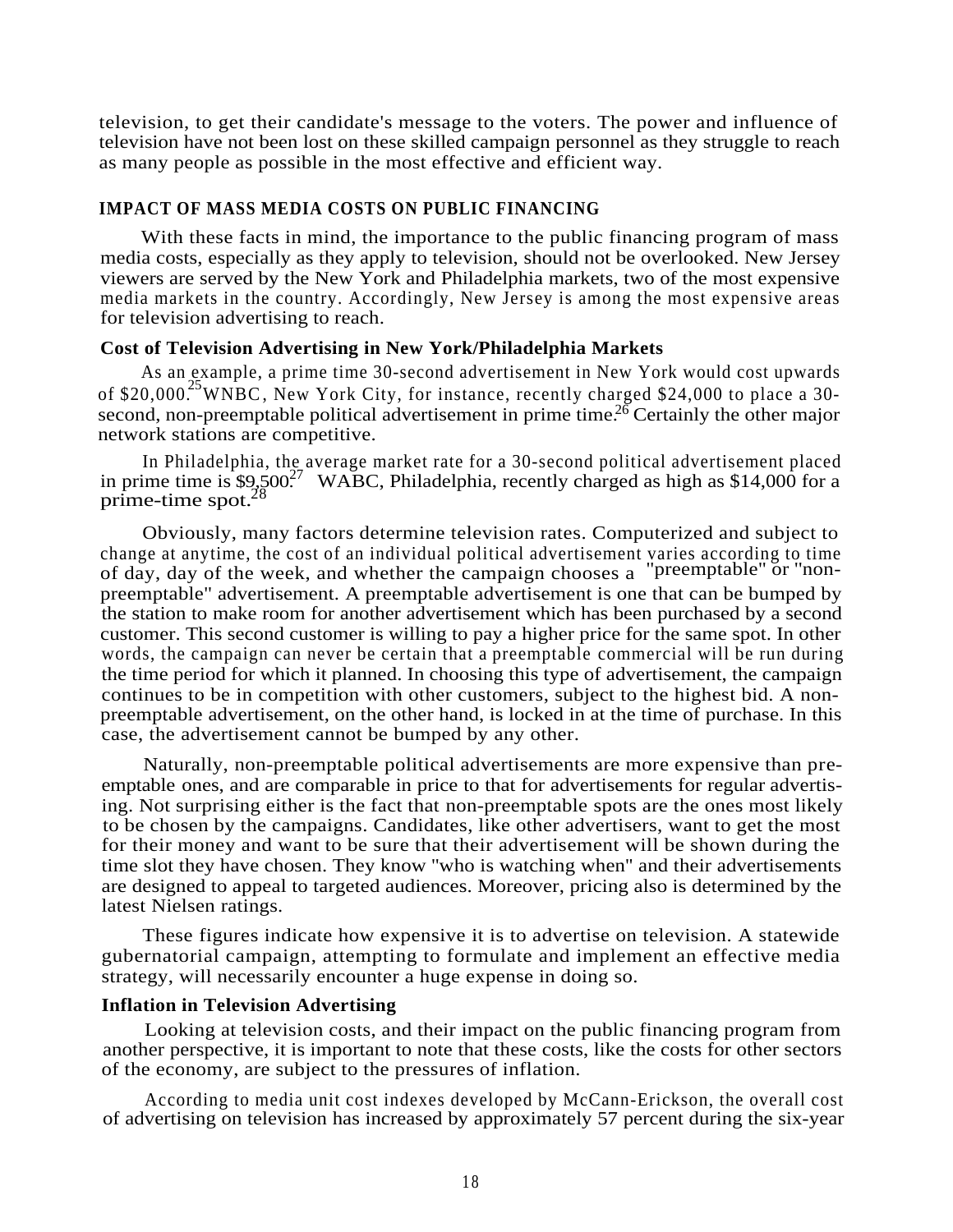period between 1981 and 1987. As shown in Table 7, network or national advertising costs have increased at a slightly faster rate than local or spot advertising costs.

#### **Table 7**

#### **Television Advertising Cost Increases: 1981-87**

|   |                      |        | <b>Increase Per Unit Cost</b> |
|---|----------------------|--------|-------------------------------|
|   | Network              |        | 58%                           |
|   | Spot                 |        | 55                            |
|   | Overall              |        | 57                            |
| - | $\sim$ $\sim$ $\sim$ | $\sim$ |                               |

Source: McCann-Erickson Cost Indexes, December 1987.

In any case, spot advertising, which is the type of advertising utilized in New Jersey gubernatorial campaigns, has increased in cost by 55 percent, or more than double that of the national inflation rate for the same period. If one calculates in an estimated twoyear increase of 12 percent as projected by McCann-Erickson, then spot advertising compounded costs can be estimated to increase by about 74 percent during the eight-year period between 1981-89.

Ted Bates C-P-M media cost survey for Television Advertising Bureau (TVB) also has followed advertising cost increases in the television industry. Its findings suggest a high rate of increase in media costs as well. During the six-year period of 1981 through 1987, Ted Bates reports the compounded yearly C-P-M increase in overall television advertising to be about 50 percent. While no estimates for 1988-89 are available from Ted Bates, the six-year C-P-M rate as calculated by him corroborates McCann-Erickson findings of television unit cost inflation that is more than double the CPI for the same period.<sup>29</sup>

In short, these statistics show that television advertising costs will have increased at a higher rate than most other sectors of the economy by 1989, a reality that should not be lost on reformers of the public financing program.

#### **Inflation in Radio Advertising**

The other broadcasting medium utilized in Statewide campaigns for governor is radio. The majority of radio spots purchased by campaigns are 60-second spots which are bought in bulk. Rarely do campaigns purchase radio spots individually. The unit cost is less when bulk plans are purchased. Moreover, it also is a better media strategy to purchase plans consisting of a number of different radio spots. Saturating the air waves for several consecutive days is much more effective than purchasing a spot here and there.

Radio station WNBC, New York City, sells plans to political advertisers consisting of either 12 spots or 20 spots. A '' 12 plan,'' which consists of morning, mid-day, and afternoon spots interspersed throughout the week, costs approximately \$1,800. A "20 plan'' costs about  $$2,400.^{30}$ 

Depending upon a campaign's media strategy, advertising on the radio could be quite expensive. There are 94 radio stations throughout New Jersey, not to mention those airing from New York and Philadelphia and reaching New Jersey audiences. Campaigns could choose a number of stations which are regionally situated and place advertisements to blanket the State with their candidate's message. These radio stations are subject to the same pricing pressures as television stations. Rates depend upon where a radio station's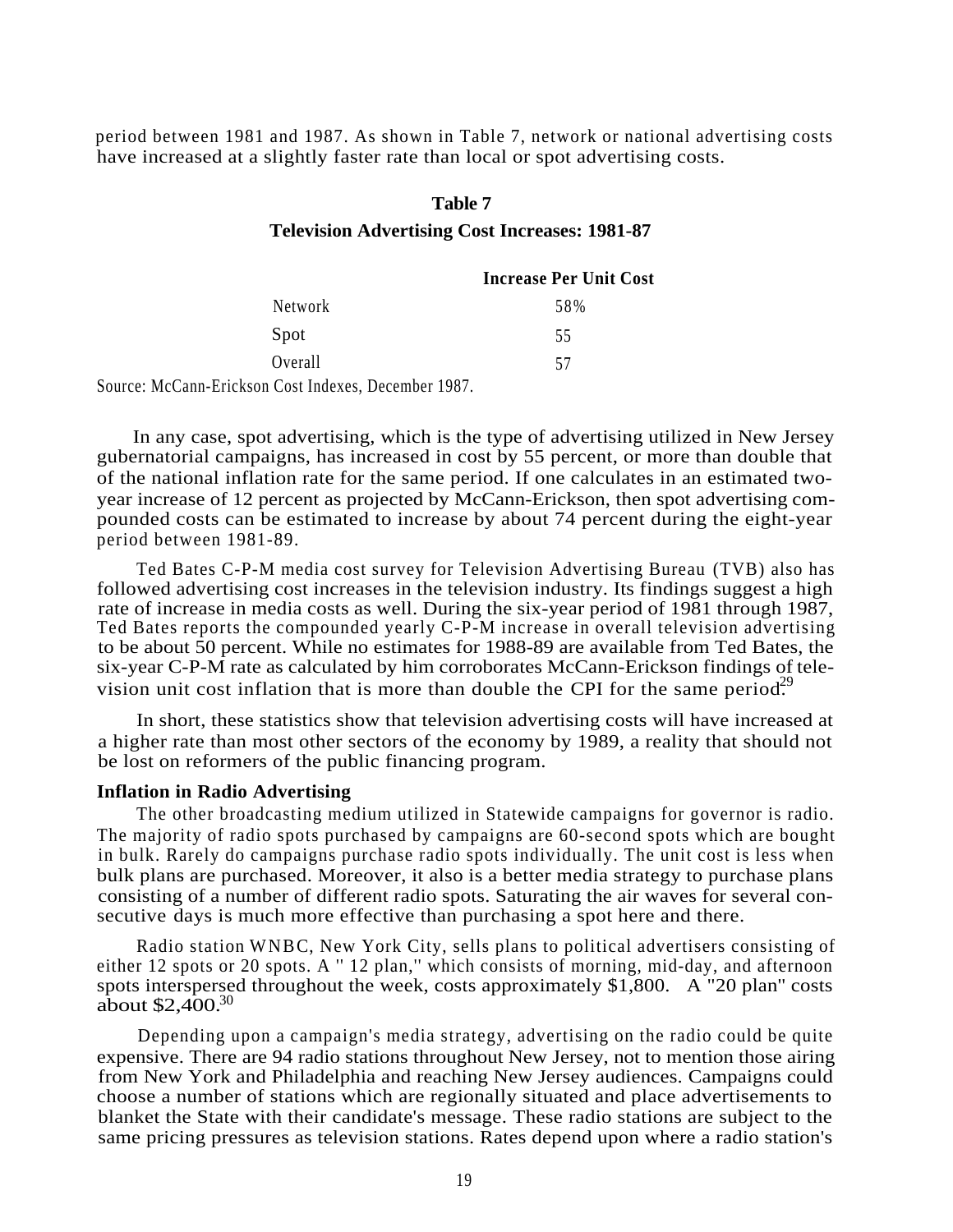programming falls in the ratings picture. The New York City and Philadelphia stations would be subject to radio's equivalent of the Nielsen ratings, namely, ratings developed by the Radio Advertising Bureau. Part of the cost workup for local New Jersey stations would be predicated upon a station's broadcast radius. Accordingly, an effective radio campaign, while not as expensive as television would be, is costly.

Inflation has affected this sector of the economy as well. Since 1981, inflation, calculated on a unit cost basis, has amounted to 52 percent overall (Table 8) and is expected to increase at a compounded rate of almost 68 percent during the eight-year period, 1981-89.

### **Table 8 Radio Advertising Cost Increases: 1981-87**

|                                                                                                                                                                                                                                                                                                                                                                                                             | <b>Increase Per Unit Cost</b> |
|-------------------------------------------------------------------------------------------------------------------------------------------------------------------------------------------------------------------------------------------------------------------------------------------------------------------------------------------------------------------------------------------------------------|-------------------------------|
| Network Radio                                                                                                                                                                                                                                                                                                                                                                                               | 61%                           |
| Spot Radio                                                                                                                                                                                                                                                                                                                                                                                                  | 43                            |
| Overall                                                                                                                                                                                                                                                                                                                                                                                                     | 52                            |
| $\gamma$ $\Gamma$ $\gamma$ $\Gamma$ $\gamma$ $\Gamma$ $\gamma$ $\Gamma$ $\gamma$ $\Gamma$ $\gamma$ $\Gamma$ $\gamma$ $\Gamma$ $\gamma$ $\Gamma$ $\gamma$ $\Gamma$ $\gamma$ $\Gamma$ $\gamma$ $\Gamma$ $\gamma$ $\Gamma$ $\gamma$ $\Gamma$ $\gamma$ $\Gamma$ $\gamma$ $\Gamma$ $\gamma$ $\Gamma$ $\gamma$ $\Gamma$ $\gamma$ $\Gamma$ $\gamma$ $\Gamma$ $\gamma$ $\Gamma$ $\gamma$ $\Gamma$ $\gamma$ $\Gamma$ |                               |

Source: McCann-Erickson Cost Indexes, December 1987.

Thus inflation throughout the television and radio industries has outdistanced that for the general economy, and the implications are obvious for the public financing program. Since broadcast media comprises the largest portion of mass communications expenditures in current campaigns for governor of New Jersey, and expenditures on mass communications comprise the bulk of campaign expenditures in general, it is apparent that the various thresholds and limits must be adjusted for inflation to insure that public financing remains strong and viable.

#### **Newspaper Advertising Cost Increases**

Aside from broadcast media, other mass media also have experienced inflation over the last six years that is greater than that for the general economy. Newspaper advertising unit costs have increased greatly since 1981. As Table 9 shows, newspaper advertising costs have jumped by 61 percent during the period, 1981-87.

#### **Table 9**

#### **Newspaper Advertising Increases: 1981-1987**

#### **Increase Per Unit Cost**

| 1982                                | 10.3% |
|-------------------------------------|-------|
| 1983                                | 9.0   |
| 1984                                | 8.9   |
| 1985                                | 7.9   |
| 1986                                | 7.0   |
| 1987                                | 5.9   |
| Composite six-year percent increase | 61%   |

Source: McCann-Erickson Cost Indexes, December 1987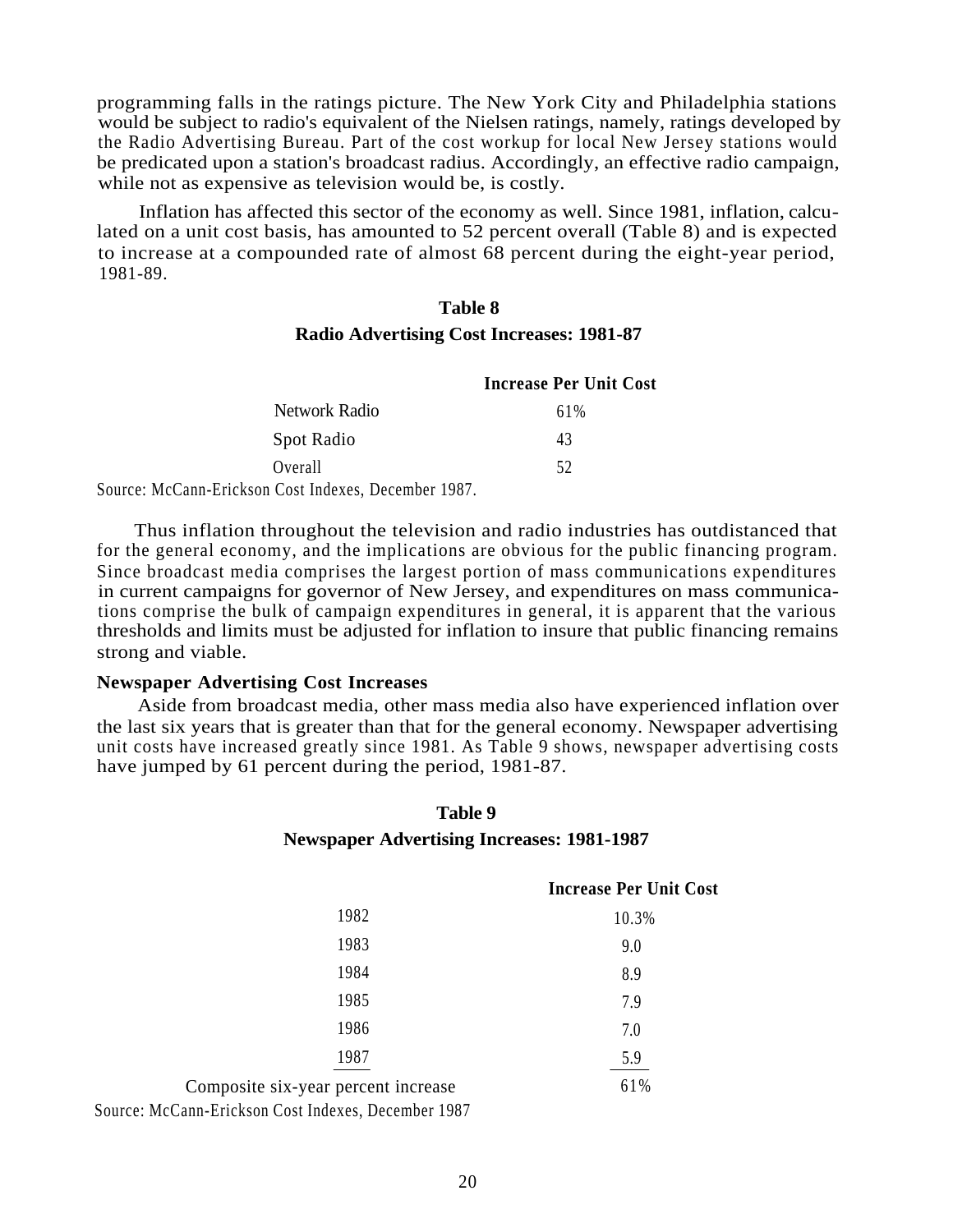Using the Future Trends unit cost indexes established by McCann-Erickson, overall newspaper advertising is projected to increase at a compounded rate of 78 percent for the eight-year period beginning in 1981 and ending in 1989. 31

#### **Direct Mail Advertising Cost Increases**

Finally, inflation also has affected the cost of undertaking direct mail ventures. Since 1981, the unit costs of direct mail have increased by 20 percent and are projected to increase by 35 percent between 1981-89. Outdoor advertising unit costs from 1981-87 have increased by 54 percent and are estimated to increase by 68 percent through 1989.<sup>32</sup>

#### **SUMMARY**

In conclusion, mass media is an essential part of any modern day campaign for governor of New Jersey. The increases in this sector of the economy demonstrate the need to modify the public financing program so as to maintain it as an integral part of the electoral process. Without changes in the various thresholds and limits which take into account the significant cost increases that have affected mass media advertising, the very health of the program could be placed in jeopardy.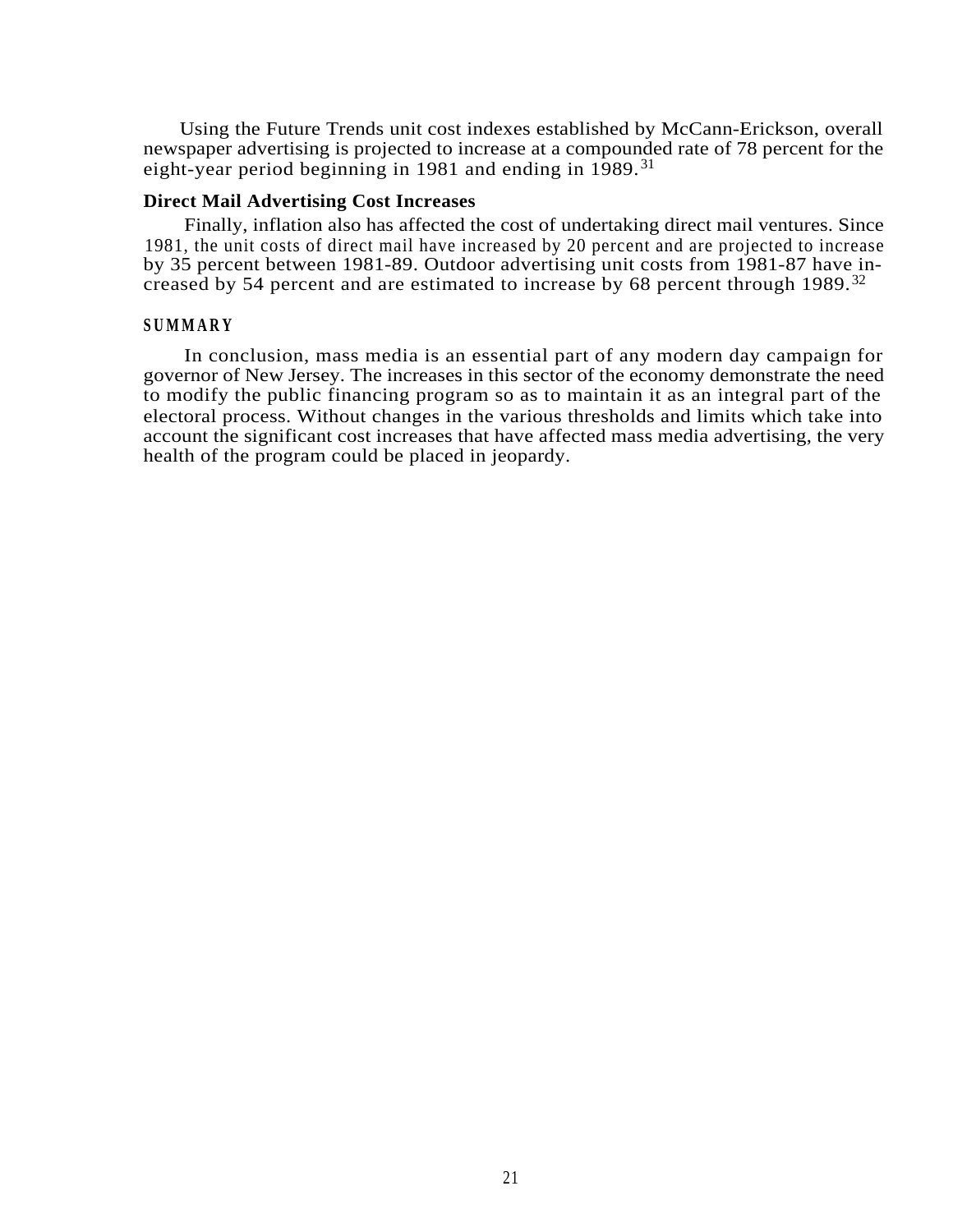### **5. CONCLUSION**

Since the gubernatorial elections of 1981, the last time that the various limits and thresholds of the public financing program were modified, general inflation has increased at a rate of 22.8 percent. For the eight-year period ending with the gubernatorial elections of 1989, inflation is projected to be 35.4 percent.

Inflation in many of the sectors of the economy which directly affect the costs of campaigning has increased at an even greater rate. Inflation in the mass communication sector of the economy, which is critical to the Statewide campaigns for governor, will have reached 67 percent for the eight-year period, 1981-1989.

#### **ESTIMATE OF COSTS OF CAMPAIGNING FOR GOVERNOR**

Taking these two factors into account, general inflation and media inflation, the Commission estimates that the costs of running a campaign for governor between the 1981 general election and the 1989 general election will have increased by 60.3 percent.

#### **Assumptions**

Consistent with its gubernatorial cost analysis report in 1984, the Commission made the following assumptions in calculating the percentage of increase in gubernatorial campaign costs for the eight-year period under study:

- 1. the mix of communication expenditures and non-communication expenditures in the 1989 gubernatorial primary and general elections will be the same as for 1985;
- 2. the projected eight-year, 1981-1989, increase in mass communication costs will be 67 percent, which includes actual inflation between 1981-1987 and industry projected inflation for 1988 and 1989 (see Table 10); and
- 3. the projected increase in non-media, or administrative costs, will parallel the projected 35.4 percent increase in the CPI for the eight-year period between 1981-1989.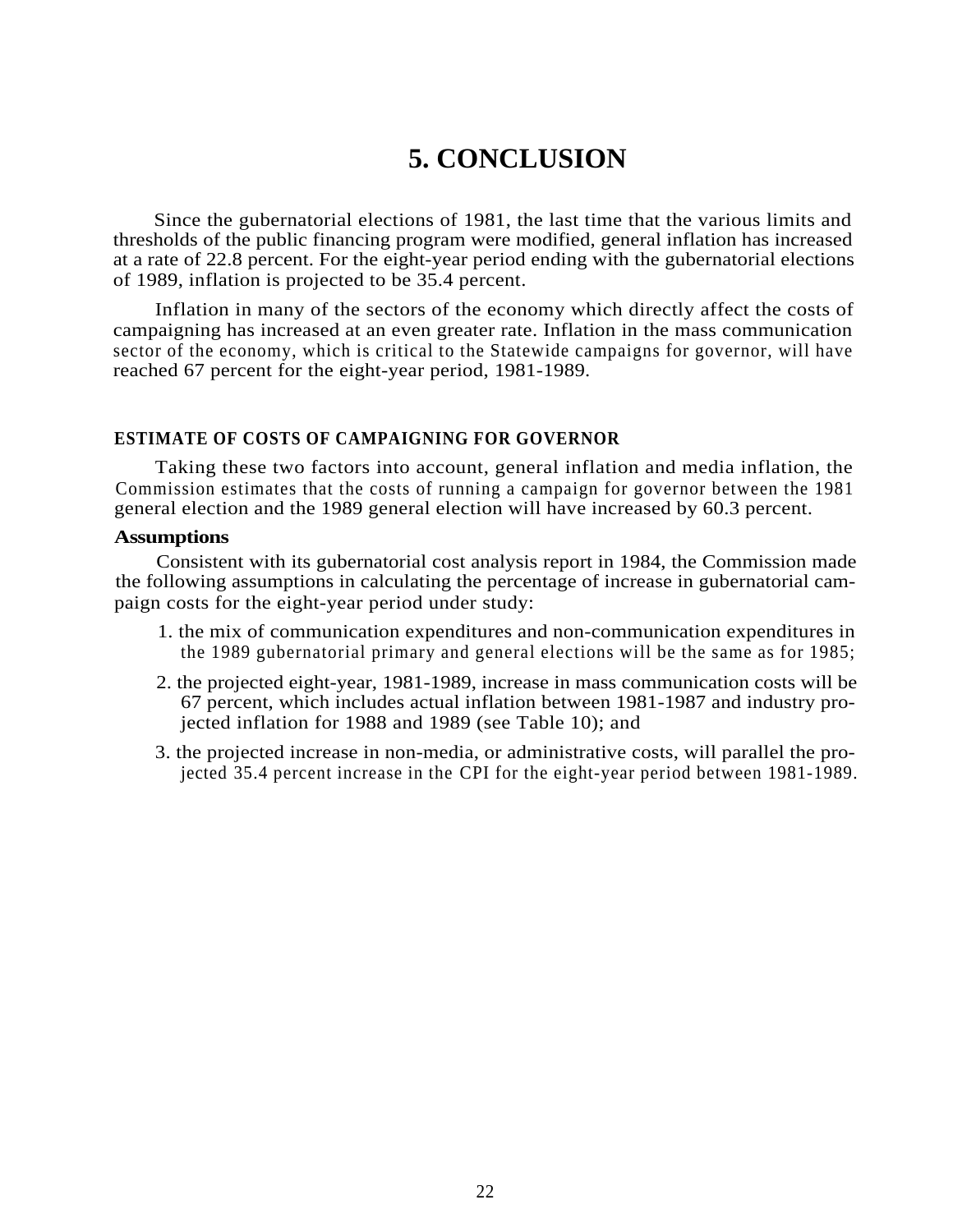#### **Table 10**

#### **Mass Communication Increases: 1981-1987 and 1988-1989 Projected**

|                                                | Media Type          | Increase |
|------------------------------------------------|---------------------|----------|
|                                                | <b>Broadcast</b>    |          |
|                                                | -Network television | 79%      |
|                                                | -Spot television    | 74       |
|                                                | -Network radio      | 79       |
|                                                | -Spot radio         | 56       |
|                                                | Print               |          |
|                                                | -Newspapers         | 78       |
|                                                | -Magazines          | 64       |
|                                                | -Outdoor            | 68       |
|                                                | -Direct mail        | 35       |
| Composite mass communication increase          |                     | 67%      |
| Sources of index: McCann-Erickson Cost Indexes |                     |          |

and Future Trends Indexes (unit cost)

### **Formula**

With these assumptions in mind, the Commission arrived at an estimated eight-year campaign cost increase of 60.3 percent using the following formula:

- 1. multiply the 67 percent increase in communication costs by the proportion of all campaign expenditures made for media in 1985, 79 percent  $(67 \text{ X} \cdot .79 = 52.93)$ ;
- 2. multiply the 35.4 percent projected increase in the CPI by the proportion of all campaign expenditures made for administration in 1985, 21 percent (35.4 X  $.21 = 7.43$ ; and
- 3. add the increase of 52.9 percent for communication costs during this eight-year period derived from step one to the increase of 7.4 percent for administrative costs derived from step two to arrive at an estimated eight-year campaign cost increase of 60.3 percent.

Without doubt, New Jersey's Gubernatorial Public Financing Program has acquired an institutional stature in the State. The program is respected by Republicans, Democrats and Independents alike; it has fostered an atmosphere of gubernatorial elections free of influence buying and one that has permitted quality candidates of limited personal wealth to make strong runs for the office of governor.

Surely a program of this importance and magnitude should be strengthened and supported and not allowed to lose its viability because necessary and essential modifications to its limits and thresholds were not enacted into law.

The Commission has presented an estimate of the expected increase in campaign costs over an eight-year period ending with the gubernatorial elections of 1989. Indeed, the actual increase in campaign costs might even exceed the 60.3 percent estimate. Nevertheless, the point has been made that the costs of campaigning will almost be double the general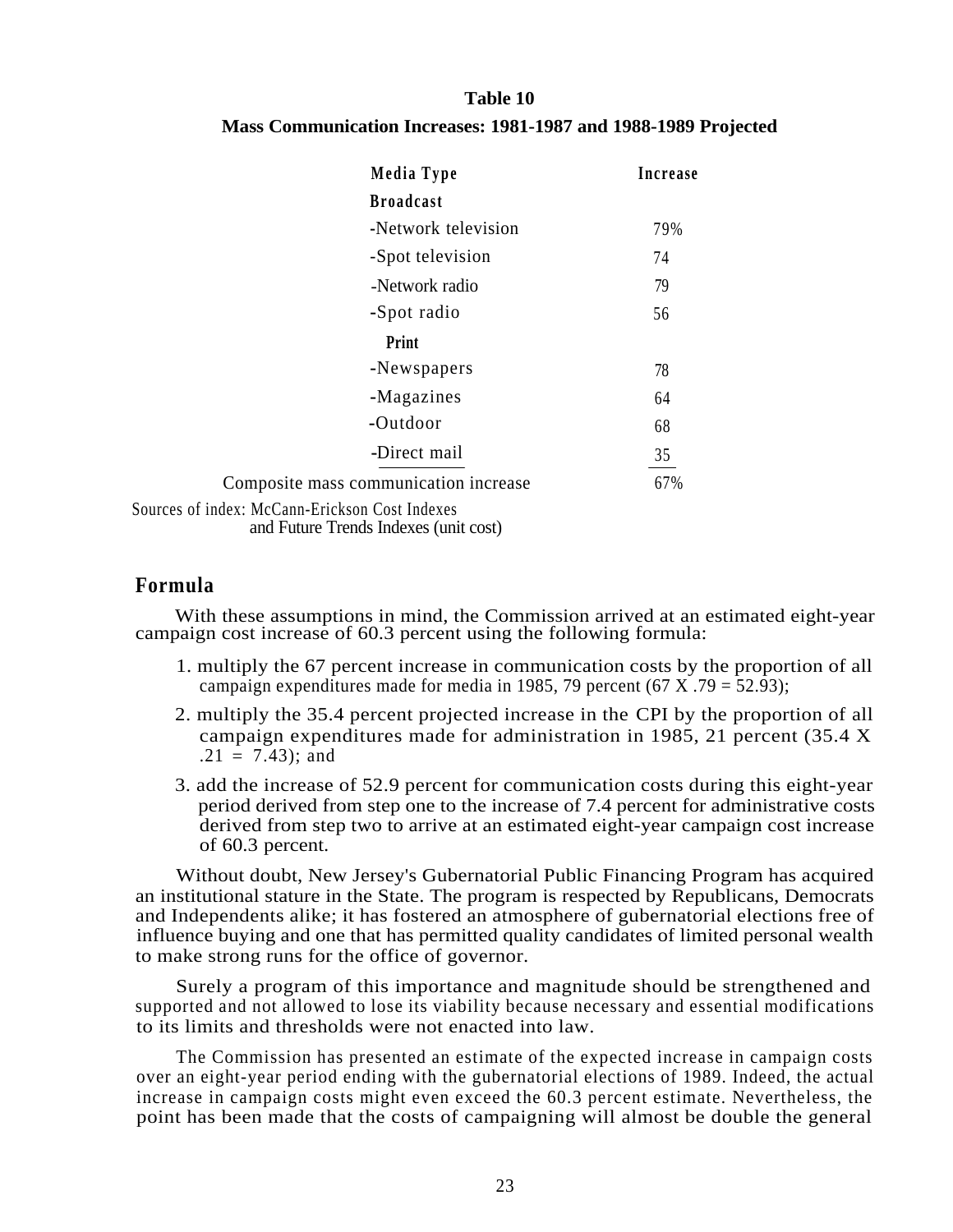rate during this period, and that the price to be paid by the public financing program of any failure to modify it by the next gubernatorial elections will be high.

The Commission, in its 1986 report, made several recommendations that, if enacted, would bring the program in line with inflation and maintain, with certainty, its viability in the gubernatorial election process. Among these is the innovative recommendation which calls for the program's contribution limit and other limits and thresholds to be linked to the CPI. Clearly, enactment of this proposal would permanently insure the health of gubernatorial public financing in New Jersey. The CPI linkage together with the enactment of the Commission's other recommendations would bring the program in line with inflation for the 1989 and future gubernatorial contests.

With this report, the Commission urges the Legislature to pass these 1986 recommendations, or some variation that would accomplish the same goal, so that public financing, which yearly receives tremendous support from the citizenry through the tax checkoff, can continue its vital role in elections for governor.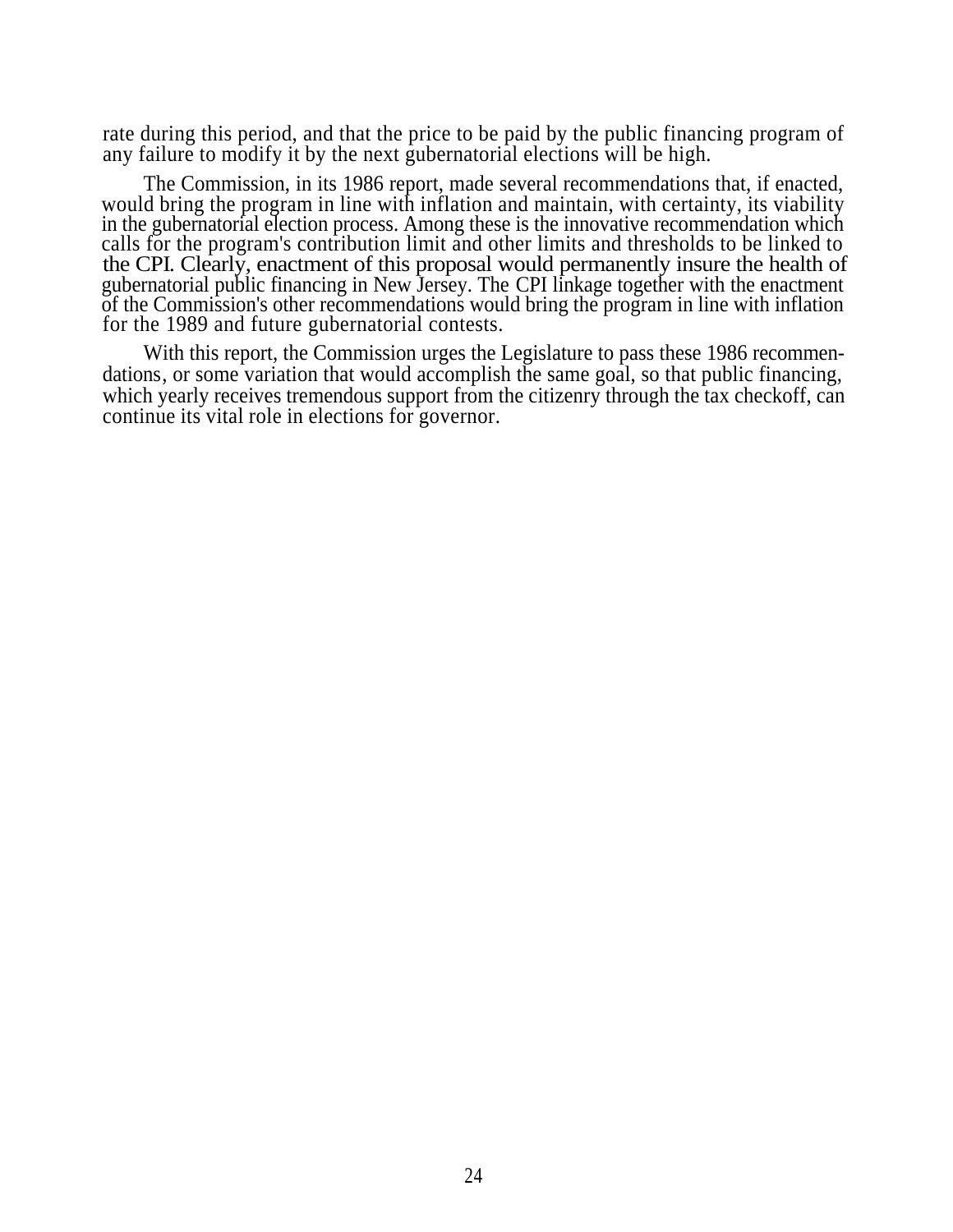### **NOTES**

- 1. New Jersey Election Law Enforcement Commission data on the gubernatorial elections of 1977, 1981 and 1985.
- 2. New Jersey Election Law Enforcement Commission audits of the 1985 public financing program conducted by Farida Maneckshana, CPA PA.
- 3. *N.J.S.A.* 19:44A-7.1.
- 4. The Commission's recommendations are included in its report on the 1985 elections: New Jersey Election Law Enforcement Commission (ELEC), *New Jersey Public Financing: 1985 Gubernatorial Elections,* (September 1986), pp. 9-15. For reports on the 1981 and 1977 elections see the ''Suggested Reading List.''
- 5. *Ibid., p. 11.*
- 6. United States Department of Labor, Bureau of Labor Statistics, Consumer Price Index Detailed Report, January 1988.
- 7. McCann-Erickson, Media Unit Cost Index, December 1987.
- 8. ELEC, *New Jersey Public Financing: 1985 Gubernatorial Elections,* (September 1986), p. 11.
- 9. *Ibid., p. 1.*
- *10. Ibid.,* Table K, p. 44.
- *11. Ibid.*
- 12. Dan Weissman, *The Star-Ledger,* ''Election Costs Boosted By Need For Ad Men, Pollsters, Other Experts,'' July 19, 1987, p. 21.
- 13. New Jersey Election Law Enforcement Commission, *Analysis of Cost of Election Campaigning and Recommendations for Altering Contributions and Expenditure Limits for Gubernatorial Elections,* (May 1984), pp. 9-10.
- 14. Discussion with Edward W. Vogelsong, New Jersey Press Office of the Governor, August 10, 1987.
- 15. Discussion with Larry Moran, United States Department of Commerce, Bureau of Economic Analysis, April 11, 1988.
- 16. See CPI Detailed Report, January 1988, note 6.
- 17. New Jersey Department of Labor, Division of Planning and Research, *New Jersey Economic Indicators,* December 1987.
- 18. See CPI Detailed Report, January 1988, note 6.
- 19. 1988 and 1989 CPI projections taken from Congressional Budget Office Midsession Review of FY 1988 federal budget.
- 20. 1988 and 1989 PPI projections derived from discussions with Bart Seeman, Data Resources, Washington, D.C.
- 21. Television Information Office and A.C. Nielsen, TV Homes, January 1987, time spent, 1986 annual average and A.C. Nielsen daily television viewing per home annual averages.
- 22. Television Bureau of Advertising, Inc. (TVB)/R.H. Bruskin, January 1985.
- 23. McCann-Erickson, May 1987.
- 24. See note 21.
- 25. Discussion with Mose Flasche of WCBS Television, New York, November 18, 1987.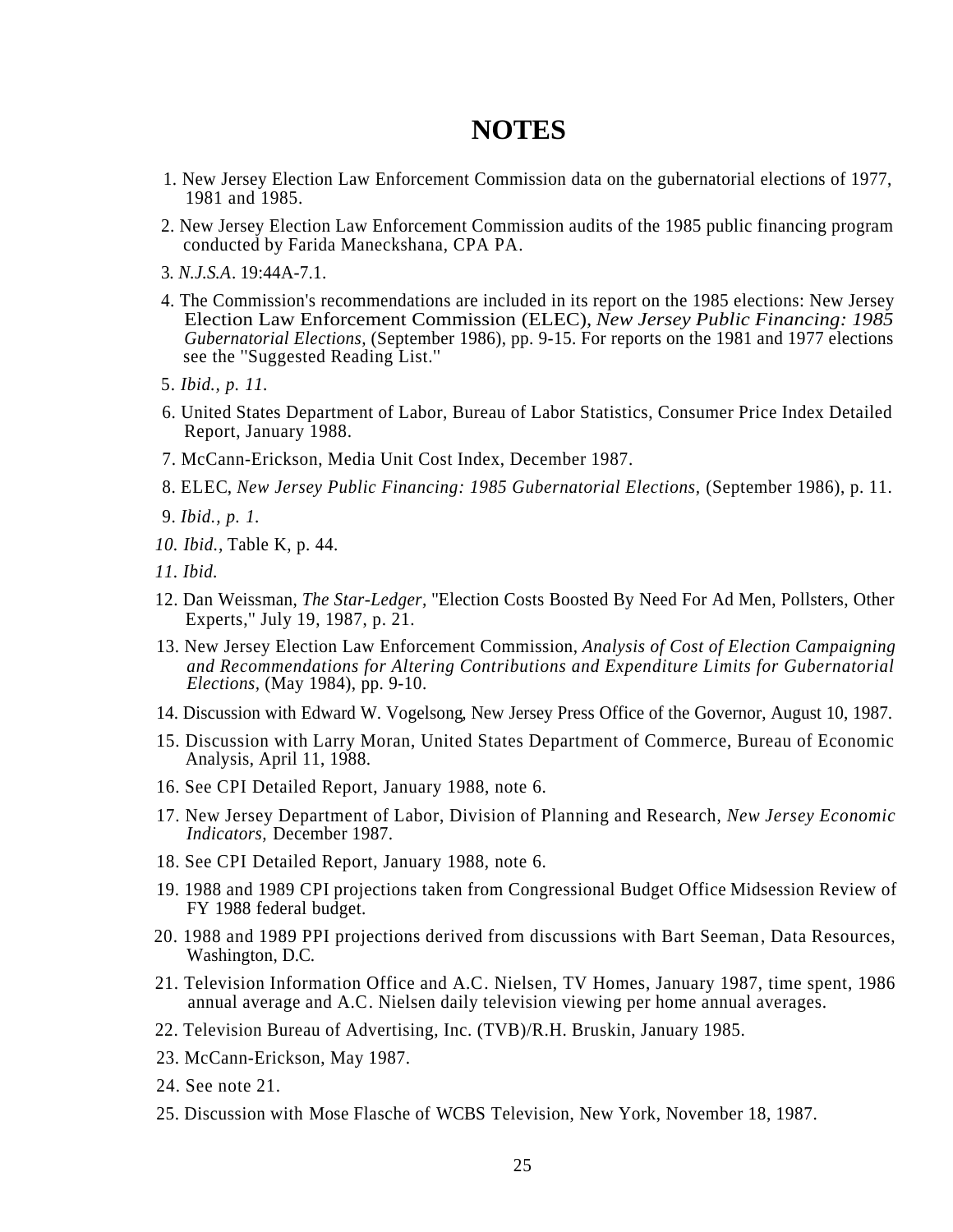- 26. Discussion with Jay Linden of WNBC Television, New York, December 2, 1987.
- 27. Discussion with Joseph Masapollo, WCBS Television, Philadelphia, December 21, 1987.
- 28. Discussion with William Jackson, WABC Television, Philadelphia, December 8, 1987.
- 29. TVB, Ted Bates C-P-M Media Cost Survey, 1987.
- 30. Discussion with Tony Murray, WNBC Radio, New York, December 21, 1987.
- 31. McCann-Erickson, Future Trends Unit Cost Index, December 1987.
- 32. *Ibid*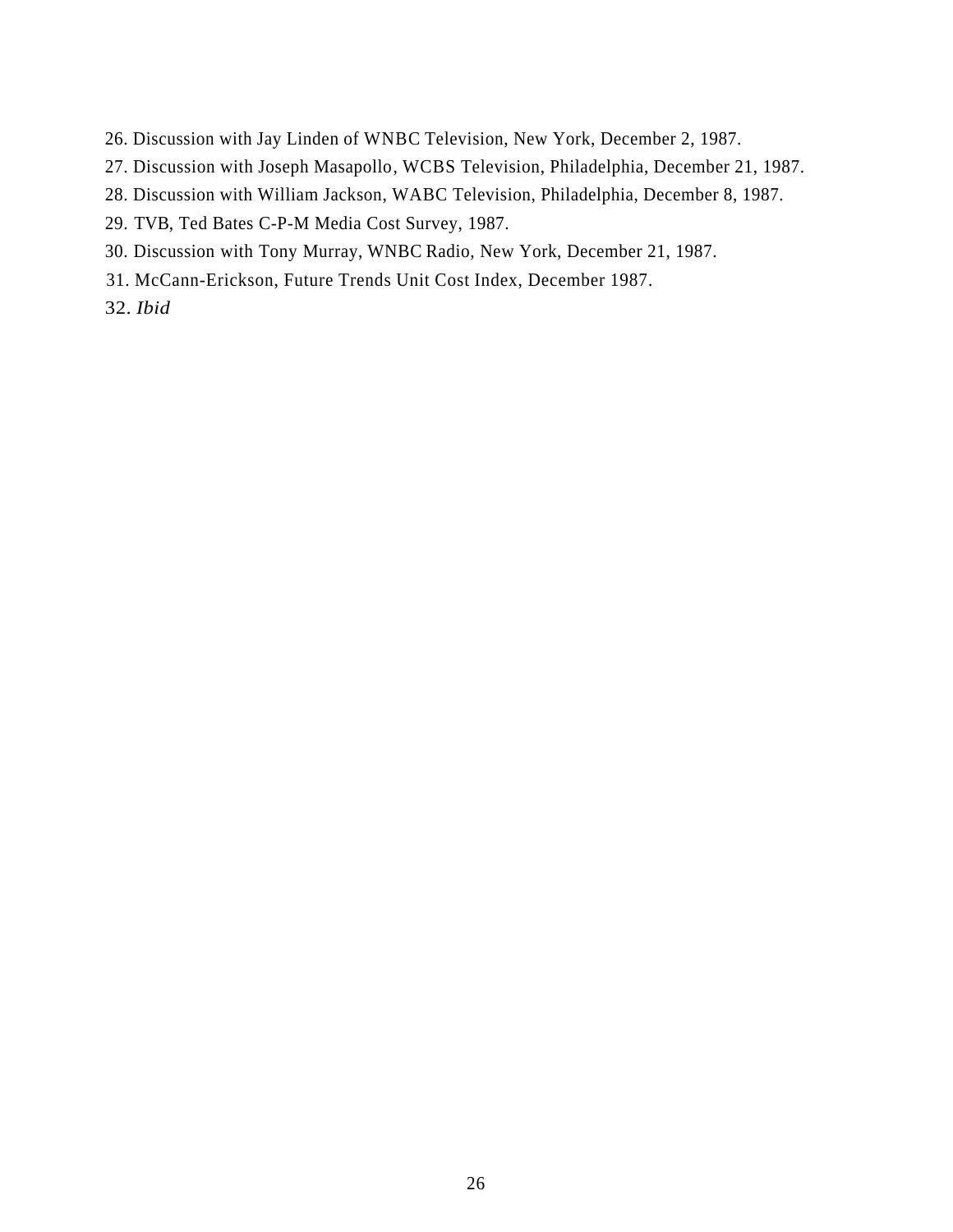### **SUGGESTED READING LIST**

Alexander, Herbert E. ''Financing Gubernatorial Elections Campaigns.'' *The Journal of State Government.* Vol. 53, No. 2, 1980, pp. 140-143.

*Financing Politics: Money, Elections and Political Reform.* 3rd ed. Washington, D.C.: . Congressional Quarterly Press, 1984.

Testimony Before the Campaign Finance Task Force, Hartford, Connecticut, January 6, . 1988.

Alexander, Herbert E. and Brian A. Haggerty. *Political Reform in California: How Has It Worked?* Los Angeles: Citizens' Research Foundation, 1980.

*Financing the 1984 Election.* Lexington, Massachusetts: Lexington Books, 1987. .

Alexander, Herbert E. and Mike Eberts. *Public Financing of State Elections: A Data Book on Tax-Assisted Funding Of Political Parties and Candidates in Twenty States.* Los Angeles: Citizens' Research Foundation, 1986.

"Elective Taxes.'' *Campaigns and Elections.* Vol. 7*,* No. 4, 1986, pp. 61-64. .

Beyle, Thad L. ''The Cost of Becoming Governor.'' *The Journal of State Government.* Vol*.* 56, No. 2, 1983, pp. 74-84.

''Governor's Chair Now Cost \$7 Million.'' *State Government News,* Vol. 29, No. 9, 1986, pp. . 21-23.

"1986 Gubernatorial Elections in Historical Perspective,'' *Comparative State Politics News-*. *letter. Vol.* 7, No. 6, 1986, pp. 2-6.

''The Cost of Becoming Governor.'' *TheJournal Of State Government* Vol*.* 59, No. 3, 1986, . pp. 95-101.

California Commission on Campaign Financing. *The New Gold Rush: Financing California's Legislative Campaigns.* Los Angeles: Center for Responsible Government, 1985.

1987 Update, pp. 1-31. .

- Cherry, Christopher. ''State Campaign Finance Laws: The Necessity and Efficacy of Reform.'' *The Journal of Law & Politics.* Vol. III, No. 3, 1987, pp. 567-595.
- Fair Political Practices Commission. *Campaign Costs: How Much They Increased and Why? A Study of State Elections, 1958-1978.* Sacramento: State of California, 1980.
- Fling, Karen J. ''The States as Laboratories of Reform,'' in *Political Finance.* Edited by Herbert E. Alexander. Beverly Hills: Sage Publications, 1979.
- Herrmann, Frederick M. ''Campaign Spending:What Kind of Reform?'' *State Government News.*Vol*.* 31, No. 4, 1988, pp. 18-19.

''Public Funding Lesson: Taxpayer-Financed Gubernatorial Elections Work in New Jersey.'' .*Campaigns and Elections.* Vol. 8, No. 2, 1987, pp. 53-54*.*

- Jewell, Malcolm E. ''Political Money and Gubernatorial Primaries.'' *The Journal of State Government.* Vol*.* 56*,* No. *2,* 1983, pp. 69-73.
- Jones, Ruth S. ''State Public Financing and the State Parties,'' in *Parties, Interest Groups, and Campaign Finance Laws.* Edited by Michael J. Malbin. Washington, D.C.: American Enterprise Institute for Public Policy Research, 1980*.*

. ''Public Campaign Financing: Arguments and Alternatives.'' Paper prepared for the State of New York Commission on Government Integrity, New York City, October 21, 1987*.*